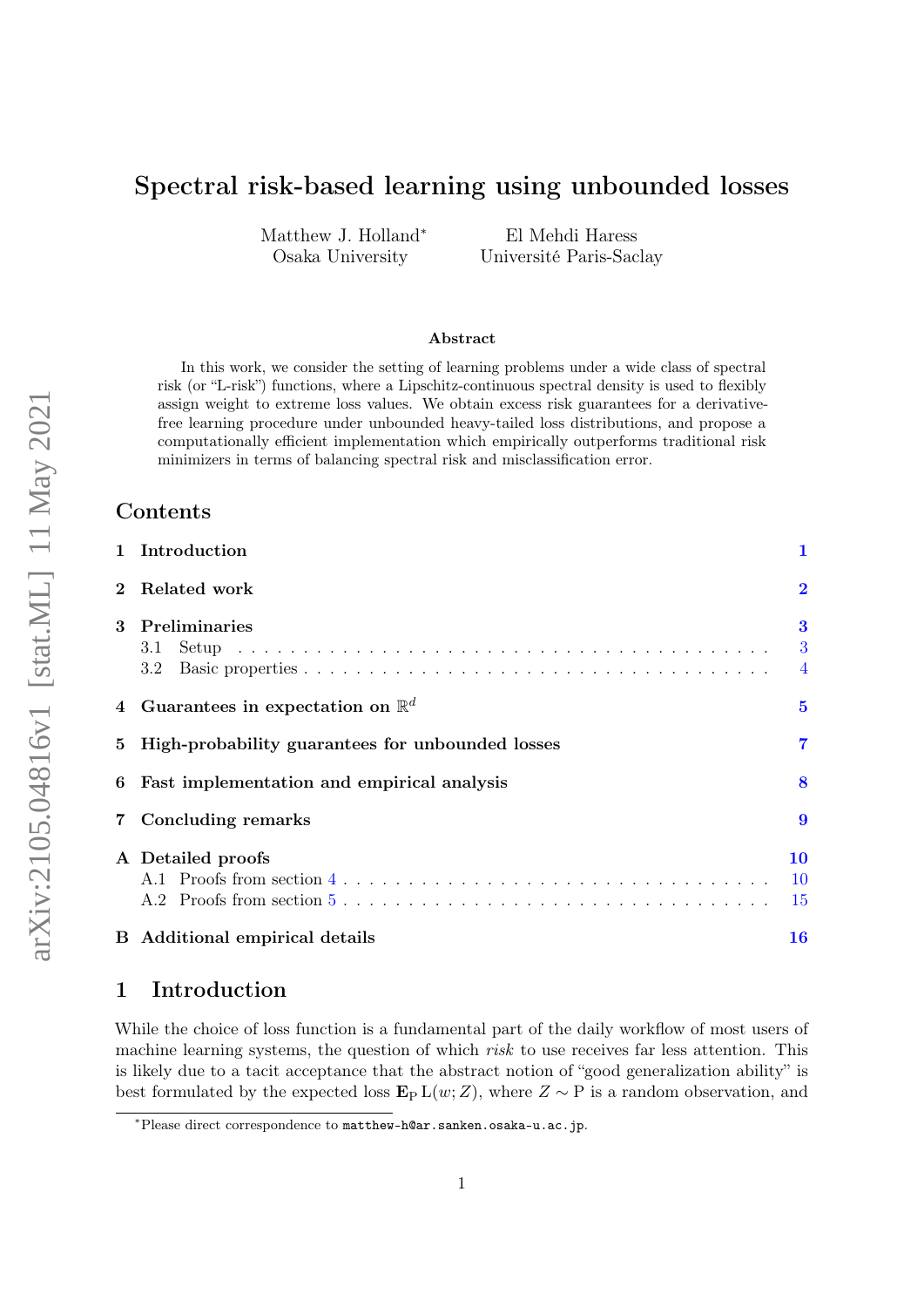w characterizes some decision rule. While the influential learning models of Vapnik [\[44\]](#page-18-0) and Haussler [\[19\]](#page-17-0) are centered around the expected loss, it can be argued that prioritizing average off-sample performance is a substantial value judgement that requires more serious consideration, both by stakeholders involved in the practical side of machine learning systems, and by the theoretician interested in providing learning algorithms with formal guarantees, stated in terms of whatever "risk" is chosen.

In the last few years, notable progress has been made in terms of learning under nontraditional risks. By far the most well-studied variant is the conditional value-at-risk (CVaR) of the loss distribution. Numerous applications to CVaR-based sequential learning problems have been studied [\[17,](#page-17-1) [42,](#page-18-1) [34\]](#page-18-2). More recently, under convex losses, finite-sample excess (CVaR) risk bounds for stochastic gradient-based learning algorithms have been obtained under essentially any loss distribution [\[21,](#page-17-2) [40\]](#page-18-3), while adaptive sampling strategies have been used to improve robustness to distributional shift, without relying on convexity [\[9\]](#page-16-0). Unfortunately, despite its practical utility, CVaR is very restrictive in terms of expressible risk preferences; all losses beyond a pre-fixed threshold are given the exact same weight. A well-known generalization is the class of spectral risks [\[1\]](#page-16-1), which utilize a non-constant weighting function. This dramatically improves flexibility, but comes at the cost of more complicated form, which is expensive to estimate and difficult to optimize using traditional first-order stochastic descent methods.

To address this issue, we start by taking a derivative-free approach to learning with spectral risks. Using a stochastic smoothing technique, we first derive finite-sample excess spectral risk bounds in expectation for the proposed procedure (section [4\)](#page-4-0), and show how confidence boosting can be used to obtain high-probability guarantees under loss distributions assuming just finite variance (section  $5$ ). In section  $6$ , we propose a simple modification to the derivative-free procedure that lets us integrate gradient information from the losses for faster convergence, and we empirically verify that this procedure efficiently achieves a small spectral risk, with the interesting side-effect of out-performing empirical risk minimizers in terms of misclassification error as well, uniformly across several benchmark datasets.

### <span id="page-1-0"></span>2 Related work

Risk and learning While the expected value of the loss distribution is central to statistical learning theory [\[19,](#page-17-0) [44\]](#page-18-0), more diverse notions of risk have been studied in broader contexts, in particular notions of financial risk [\[2,](#page-16-2) [35,](#page-18-4) [1,](#page-16-1) [36\]](#page-18-5) and risks which capture human psychological tendencies of aversion or affection to risk in uncertain decision-making situations [\[43\]](#page-18-6). In the classical theory of portfolio optimization, the mean-variance notion of risk plays a central role [\[28\]](#page-17-3), and variance-regularized stochastic learning algorithms have been studied by Duchi and Namkoong [\[14\]](#page-16-3). As described earlier, originally borrowed from the financial literature, CVaR has seen many direct applications to learning problems, offers a natural interpretation to the  $\nu$ -SVM algorithm [\[41\]](#page-18-7), and appears less explicitly in algorithms designed to minimize worst-case losses [\[38,](#page-18-8) [15\]](#page-16-4). More recently, classes of generalized location-deviation risks have been studied [\[26,](#page-17-4) [20\]](#page-17-5), though this goes beyond the traditional setting of coherent risks [\[2\]](#page-16-2). In contrast, our study of learning under spectral risks here lets us go well beyond CVaR while still retaining the properties of coherent risks.

Spectral risks in machine learning The research on learning with spectral risks is still very limited. Recent work from Bhat and Prashanth [\[6\]](#page-16-5) and Pandey et al. [\[32\]](#page-17-6) provides estimators for the spectral risk under sub-Gaussian and sub-Exponential loss distributions, but these results are "pointwise" in that they can only be applied to pre-fixed candidates (e.g., predictors, clusters,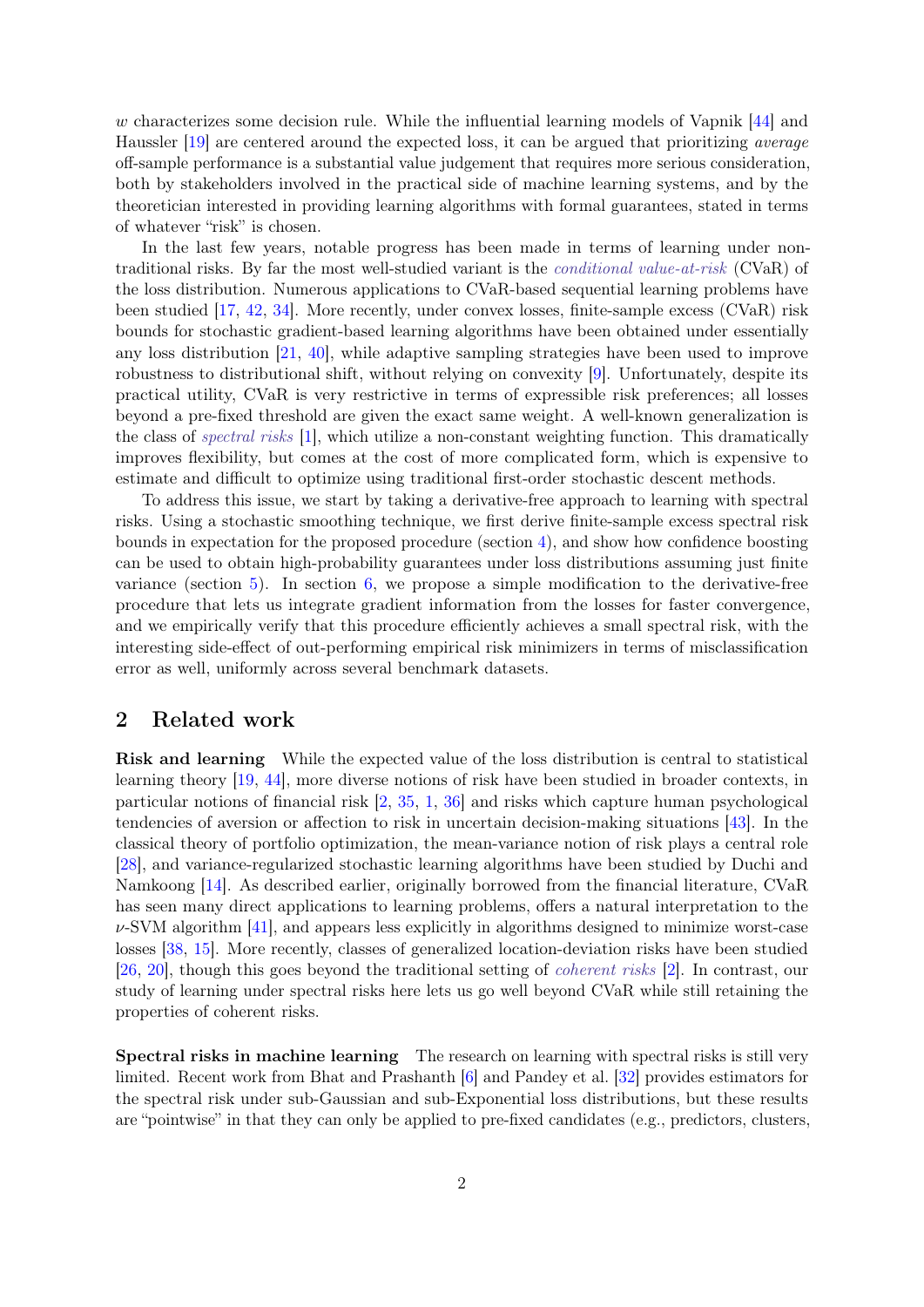etc.), and do not extend to learning algorithms which consider many candidates in a data-driven fashion. Work from Khim et al. [\[22\]](#page-17-7) includes uniform convergence for empirical spectral risks (under the name "L-risks"), though their analysis is restricted to bounded losses, and does not lead to excess spectral risk guarantees for any particular class of learning algorithms. Our approach in this work does not build directly upon these results, since instead of a traditional empirical risk minimization (ERM) approach, we take the alternative route of optimizing a smoothed variant, whose distance from the desired risk can be readily controlled. This lets us obtain excess risk bounds for an explicit procedure (section [4,](#page-4-0) Algorithm [1\)](#page-4-1), with much weaker assumptions on the underlying loss distribution.

Robustness to heavy-tailed losses A problem of importance both theoretically and in practice is that spectral risks inherit the sensitivity of CVaR to (unbounded) heavy-tailed losses [\[6\]](#page-16-5). This means that naive empirical estimates have extremely high variance, and the previously-cited concentration results [\[32,](#page-17-6) [22\]](#page-17-7) no longer hold. In recent years, an active line of research has studied the problem of designing algorithms with near-optimal guarantees (in terms of the traditional risk) under heavy-tailed losses; in our section [5,](#page-6-0) we show how for an important sub-class of spectral risk tasks, we can utilize standard confidence boosting techniques [\[21\]](#page-17-2), integrating them with the Algorithm [1](#page-4-1) to obtain high-probability guarantees for a procedure that does not use first-order information, and admits heavy-tailed loss distributions.

#### <span id="page-2-0"></span>3 Preliminaries

#### <span id="page-2-1"></span>3.1 Setup

Denoting the underlying data space by Z, we denote by  $L : \mathbb{R}^d \times \mathcal{Z} \to \mathbb{R}$  a generic loss function, assumed to satisfy  $L(w; z) \in \mathbb{R}$  for all  $w \in \mathbb{R}^d$  and  $z \in \mathcal{Z}$ . Our general-purpose random data is  $Z \sim P$ , and the resulting random loss values  $L(w; Z)$  have a distribution function denoted by  $F_w(u) := P\{L(w; Z) \leq u\}$ , for all  $w \in \mathbb{R}^d$  and  $u \in \mathbb{R}$ . When we make use of data-driven estimates of the distribution function, we shall denote this by  $\hat{F}$ . For indexing purposes, we write  $[k] := \{1, \ldots, k\}$  for any positive integer k. For any sequence  $(U_t)$  of random objects, we shall denote sub-sequences by  $U_{[t]} := (U_1, \ldots, U_t)$ .

The traditional choice of *risk function* in loss-driven machine learning tasks is the expected value. Written explicitly, this is

$$
R(w) := \mathbf{E}_{P} L(w; Z) := \int_{Z} L(w; z) P(dz).
$$
 (1)

Another important risk function is the *conditional value at risk*, defined for  $\beta \in [0,1)$  by

$$
\text{CVaR}_{\beta}(w) := \frac{1}{1 - \beta} \int_{u}^{1} \text{VaR}_{u}(w) \, \text{d}u
$$
\n
$$
= \mathbf{E}_{\text{P}} \, \text{L}(w; Z) \, \text{I}_{\{\text{L}(w; Z) \ge \text{VaR}_{\beta}(w)\}},
$$
\n(2)

where  $\text{VaR}_{\beta}(w) := \inf \{u : \mathcal{F}_w(u) \geq \beta\}$ , the  $\beta$ -level quantile of  $\mathcal{L}(w; Z)$ . In this work, our focus will be on a class of risk functions which can be given in terms of  $VaR<sub>β</sub>$  modulated by a userspecified density function. More concretely, let  $\sigma : [0,1] \to \mathbb{R}_+$  be a non-negative, non-decreasing function that integrates to 1. We then define the *spectral risk* of w induced by  $\sigma$  as

<span id="page-2-3"></span><span id="page-2-2"></span>
$$
R_{\sigma}(w) := \int_0^1 V a R_{\beta}(w) \sigma(\beta) d\beta.
$$
 (3)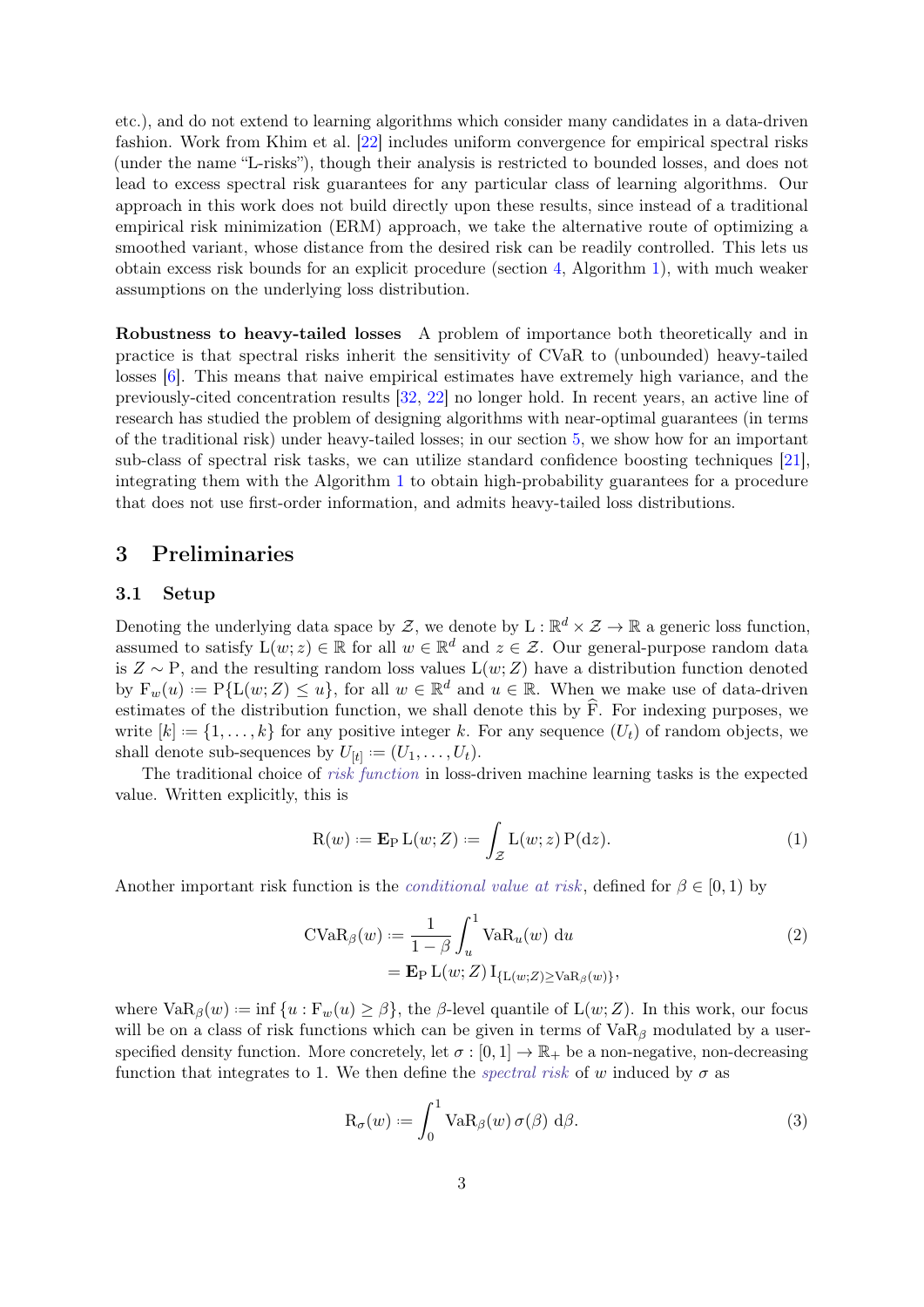From the definition [\(2\)](#page-2-2) of CVaR, we see that setting  $\sigma(u) = I_{\{\beta \leq u \leq 1\}}/(1-\beta)$ , one recovers the special case of  $R_{\sigma}(w) = \text{CVaR}_{\beta}(w)$ . A direct attack on  $R_{\sigma}$  presents difficulties, in particular with respect to computing first-order (stochastic) estimates that might in principle drive an iterative learning algorithm. In the vein of alleviating such difficulties, using insights going back to the influential work of Flaxman et al. [\[16\]](#page-16-6), we introduce the smoothed spectral risk

<span id="page-3-2"></span>
$$
\widetilde{\mathcal{R}}_{\sigma}(w) := \mathbf{E}_{\nu} \left[ \mathcal{R}_{\sigma} \left( w + \gamma U \right) \right],\tag{4}
$$

where  $U \sim \nu$  is uniformly distributed over the unit ball  $\{u \in \mathbb{R}^d : ||u|| \leq 1\}$ , and the parameter controlling the degree of shift satisfies  $0 < \gamma < 1$ .

#### <span id="page-3-0"></span>3.2 Basic properties

As long as the loss distribution has a positive density, spectral risks can be expressed in a more convenient form, as follows.

<span id="page-3-1"></span>**Lemma 1.** Let  $F_w$  be invertible and differentiable for  $w \in \mathbb{R}^d$ . Then, we have

$$
R_{\sigma}(w) = \mathbf{E}_{P} L(w; Z) \sigma(F_{w}(L(w; Z))), \qquad (5)
$$

where  $R_{\sigma}$  is the spectral risk defined in [\(3\)](#page-2-3).

*Proof.* Since  $F_w$  is invertible and continuous, we have  $VaR_\beta(w) = F_w^{-1}(\beta)$  for any  $w \in \mathbb{R}^d$  and  $0 < \beta < 1$ . We then see that

$$
\int_0^1 \mathbf{F}_w^{-1}(\beta) \,\sigma(\beta) \,d\beta = \int_{-\infty}^\infty \mathbf{F}_w^{-1}(\mathbf{F}_w(u)) \,\sigma(\mathbf{F}_w(u)) \,\mathbf{F}_w'(u) \,du = \int_{-\infty}^\infty u \,\sigma(\mathbf{F}_w(u)) \,\mathbf{F}_w(\mathrm{d}u),
$$

noting that the first equality uses integration by substitution. The right-most expression is none other than  $\mathbf{E}_{\mathbf{P}} L(w;Z) \sigma(\mathbf{F}_w(L(w;Z))).$  $\Box$ 

With Lemma [1](#page-3-1) as context, the following stochastic estimators will be of interest:

<span id="page-3-3"></span>
$$
r_{\sigma}(w; Z) := L(w; Z) \sigma(F_w(L(w; Z)))
$$
\n(6)

$$
\widehat{\mathbf{r}}_{\sigma}(w;Z) := \mathcal{L}(w;Z) \,\sigma\left(\widehat{\mathbf{F}}_w(\mathcal{L}(w;Z))\right). \tag{7}
$$

If the distribution function  $F_w$  were known, then access to a random sample of  $Z \sim P$  would immediately imply access to an unbiased estimator of  $R_{\sigma}$ . Unfortunately, in practice  $F_{w}$  will never be known, and thus must be estimated based on observable data. We are denoting this empirical estimator as  $F_w$ . Since  $\hat{r}_{\sigma}$  can be computed based on observable data, it will play a central role in the algorithms we study in the following section.

The following lemma gives a useful representation of any spectral risk in terms of CVaR, which using linearity of the integral lets us inherit some useful properties of the latter.

**Lemma 2** [\(39,](#page-18-9) Rmk. 3, Eqn. 42). For the spectral risk  $R_{\sigma}$  given by [\(3\)](#page-2-3), we can write

<span id="page-3-4"></span>
$$
R_{\sigma}(w) = \int_0^1 \text{CVaR}_{\beta}(w) \,\mu_{\sigma}(d\beta), \quad w \in \mathbb{R}^d \tag{8}
$$

where  $\mu_{\sigma}$  is a measure on the unit interval that does not depend on w.

Introducing the smoothed risk  $R_{\sigma}$  is only going to be fruitful if it is easier to optimize than the original non-smooth risk. Fortunately, as the following result shows, it is straightforward to obtain unbiased first-order information for the smoothed risk.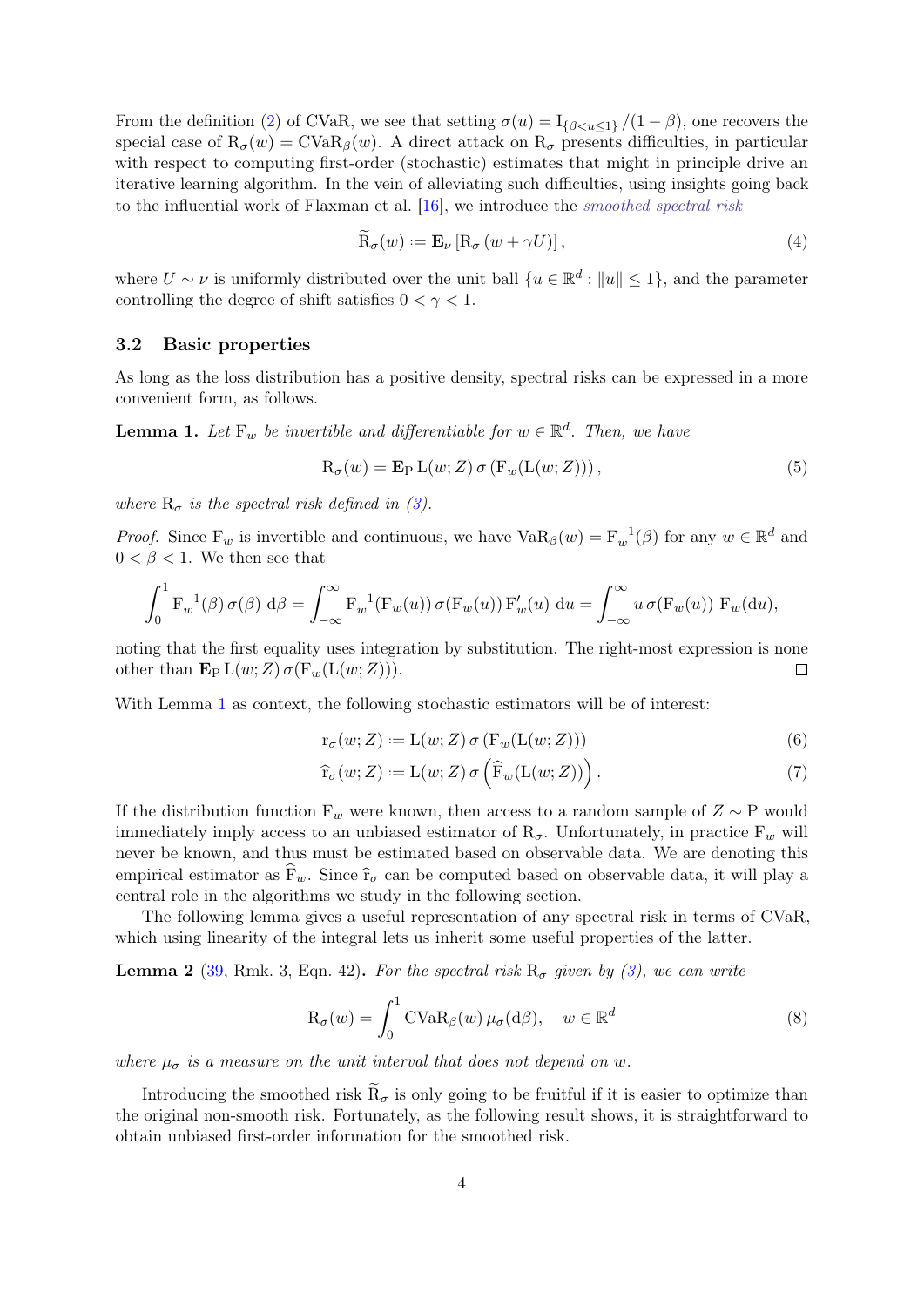<span id="page-4-1"></span>**inputs:** initial point  $w_0 \in \mathcal{W}$ , step sizes  $(\alpha_t)$ , data set size M, and max iterations T. for  $t \in \{0, ..., T-1\}$  do Get ancillary sample  $\{Z'_{t,1},\ldots,Z'_{t,M}\}$ , setting  $\widehat{F}_{w_t}(u) := (1/M) \sum_{i=1}^M I_{\{L(w_t;Z'_{t,i}) \leq u\}}$ . Sample  $U_t$  and  $Z_t$ , compute gradient  $G_t$  via [\(11\)](#page-4-2). Update  $w_t \mapsto w_{t+1}$  via [\(10\)](#page-4-3). end for return:  $\overline{w}_T := (1/T) \sum_{t=1}^T w_t$ .

<span id="page-4-4"></span>**Lemma 3.** In contrast with v used in definition  $(4)$ , let  $\nu_1$  denote the uniform distribution over the unit sphere  $\{u \in \mathbb{R}^d : ||u|| = 1\}$ , taking random direction  $U \sim \nu_1$ , we have

<span id="page-4-5"></span>
$$
\frac{d}{\gamma} \mathbf{E}_{\nu_1} \left[ \mathbf{R}_{\sigma} (w + \gamma U) U \right] = \nabla \widetilde{\mathbf{R}}_{\sigma} (w) \tag{9}
$$

for any  $w \in \mathbb{R}^d$  and  $0 < \gamma < 1$ .

Proof. Follows from Flaxman et al. [\[16,](#page-16-6) Lem. 1], using our smoothed risk [\(4\)](#page-3-2).  $\Box$ 

# <span id="page-4-0"></span> $4$  Guarantees in expectation on  $\mathbb{R}^d$

In this section, we specify a concrete learning algorithm, and seek excess spectral risk bounds in expectation. This procedure and its guarantees will act as a key building block to be utilized in the following section.

Learning algorithm We essentially consider a stochastic mirror descent update, with firstorder estimates using the form suggested by Lemmas [1](#page-3-1) and [3.](#page-4-4) Making this more explicit, let  $\Phi: \mathbb{R}^d \to \mathbb{R}$  be a strictly convex function, and let  $D_{\Phi}$  denote the Bregman divergence induced by Φ. Modulated by positive step sizes  $(\alpha_t)$ , We generate a sequence of iterates  $(w_t)$  using the following update rule:

$$
w_{t+1} = \underset{w \in \mathcal{W}}{\arg \min} \left[ \langle \widehat{G}_t, w \rangle + \frac{1}{\alpha_t} \, \mathcal{D}_{\Phi}(w; w_t) \right]. \tag{10}
$$

The key stochastic "gradients" used here are defined as

<span id="page-4-3"></span><span id="page-4-2"></span>
$$
\widehat{G}_t := \frac{d}{\gamma} \widehat{\mathbf{r}}_\sigma \left( w_t + \gamma U_t; Z_t \right) U_t,\tag{11}
$$

where underlying sequences  $(U_t)$  and  $(Z_t)$  are assumed to be iid, with  $U_t \sim \nu_1$  and  $Z_t \sim \text{P}$  for all integer  $t > 0$ , and  $\hat{r}_{\sigma}$  is as defined in [\(7\)](#page-3-3). The full procedure is summarized in Algorithm [1.](#page-4-1)

**Technical conditions** Letting  $W \subset \mathbb{R}^d$  be closed, bounded, and convex, denote any minimizer of  $R_{\sigma}$  over W by  $w^*$ . Denote the diameter of W, measured respectively using the underlying norm  $\|\cdot\|$  and the Bregman divergence  $D_{\Phi}$ , as  $\Delta := \sup\{\|w - w'\| : w, w' \in \mathcal{W}\}\$ and  $\Delta_{\Phi} :=$  $\sup\{\mathrm{D}_{\Phi}(w; w'): w, w'\in\mathcal{W}\}\.$  Since the random perturbations may take us to points outside  $\mathcal{W},$ let us define  $\mathcal{C} := \{w + u : w \in \mathcal{W}, ||u|| \leq 1\}$  to cover all such possibilities. Let  $\Phi$  be *κ*-strongly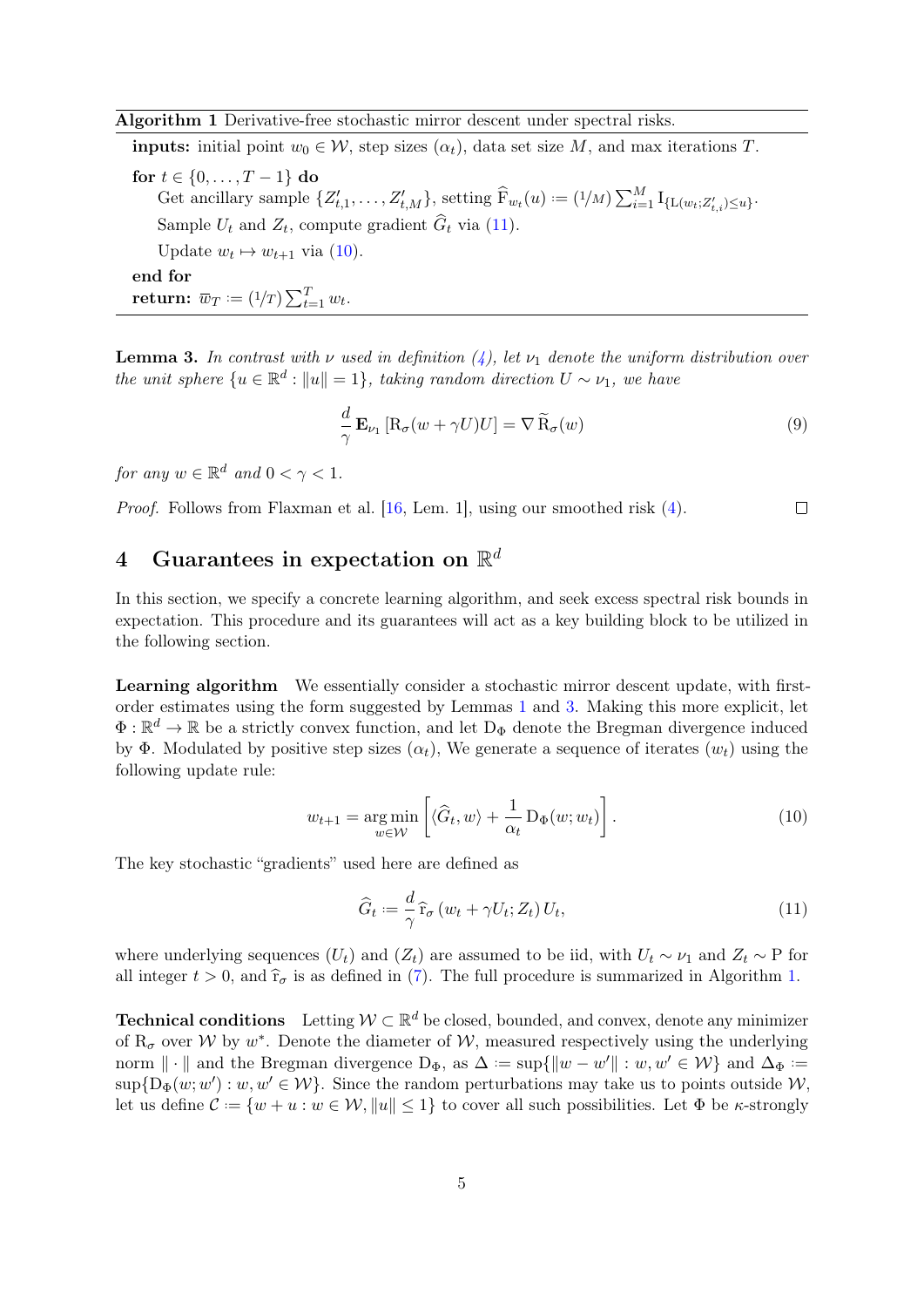convex on  $\mathcal{C}$  (e.g.,  $\Phi(u) = ||u||_2^2/2$ , with  $\kappa = 1$ ). On the underlying loss distribution, we assume the following moment bounds are finite:

$$
\lambda_{\mathcal{R}} := \sup_{v \in \mathcal{C}} \mathcal{R}(v)
$$
  
\n
$$
s_1^2 := \sup_{v \in \mathcal{C}} \mathbf{E}_{\nu_1, \mathcal{P}} [\|\mathbf{r}_{\sigma}(v; Z)U - \mathbf{E}_{\nu_1, \mathcal{P}} [\mathbf{r}_{\sigma}(v; Z)U] \|^{2}]
$$
  
\n
$$
s_2^2 := \sup_{v \in \mathcal{C}} \mathbf{E}_{\mathcal{P}} |L(v; Z)|^{2}.
$$

Finally, we assume that the conditions of Lemmas [1–](#page-3-1)[3](#page-4-4) hold, the loss is such that  $w \mapsto L(w;Z)$ is convex and continuous on C, and that the spectral density  $\sigma(\cdot)$  is  $\lambda_{\sigma}$ -Lipschitz.

<span id="page-5-0"></span>**Theorem 4** (Spectral risk bounds in expectation). Under the preceding assumptions, let  $\overline{w}_T$  be the output of Algorithm [1](#page-4-1) run for  $T$  steps, using  $M$  points for distribution estimates, and step sizes  $\alpha_t = \kappa/(\lambda_R + 1/c_T)$  with  $c_T = (\gamma/d)\sqrt{2\Delta_{\Phi}\kappa/(T(s_1^2 + (\lambda_{\sigma}s_2)^2))}$ , fixed for all t. Then we have

$$
\mathbf{E}\left[\mathbf{R}_{\sigma}(\overline{w}_{T}) - \mathbf{R}_{\sigma}(w^*)\right] \le 2\lambda_{\textrm{R}}\gamma + \frac{d}{\gamma} \left[ \sqrt{\frac{2\Delta_{\Phi}(s_{1}^2 + (\lambda_{\sigma}s_{2})^2)}{T\kappa}} + \frac{\lambda_{\textrm{R}}\Delta_{\Phi}}{T\kappa} + \lambda_{\sigma}\lambda_{\textrm{R}}\Delta\sqrt{\frac{\pi}{2M}} \right]
$$

for any choice of  $0 < \gamma < 1$ , where expectation is taken over  $U_{[T]}$ ,  $Z_{[T]}$ , and the ancillary data.

The proof of Theorem [4](#page-5-0) is composed of several simple steps, but due to its length, we relegate the proof details of this and subsequent results to the supplementary appendix.

Sample complexity The guarantee given by Theorem [4](#page-5-0) is quite general, since the parameters  $\gamma$ , T, and M are free to be set as desired. Let us consider the important situation in which we are constrained to at most n iid samples from the data distribution P. In running Algorithm [1,](#page-4-1) for a simple and concrete example, let us set  $M = \lceil \sqrt{n} \rceil$  to specify a precision level. Since each step uses  $M + 1$  points, the number of steps T can thus be no greater than  $n/(1 + \lceil \sqrt{n} \rceil)$ , and setting  $T = \lfloor n/(1 + \lceil \sqrt{n} \rceil) \rfloor$  we will always be on budget, i.e.,  $T(M + 1) \leq n$ . Plugging these values in for  $T$  and  $M$ , and subsequently minimizing the bound from Theorem [4](#page-5-0) as a function of  $\gamma$ , we get  $\mathbf{E}\left[\mathbf{R}_{\sigma}(\overline{w}_T) - \mathbf{R}_{\sigma}(w^*)\right] \leq \varepsilon_1(n)$ , where we define

<span id="page-5-1"></span>
$$
\varepsilon_1(n) := 2\sqrt{2\lambda_{\rm R}d\left[\sqrt{\frac{2\Delta_{\Phi}(s_1^2 + (\lambda_{\sigma}s_2)^2)}{\lfloor n/(1 + \lceil \sqrt{n} \rceil)\rfloor \kappa} + \frac{\lambda_{\rm R}\Delta_{\Phi}}{\lfloor n/(1 + \lceil \sqrt{n} \rceil)\rfloor \kappa} + \lambda_{\sigma}\lambda_{\rm R}\Delta_{\sqrt{\frac{\pi}{2\lceil \sqrt{n} \rceil}}}}\right]},
$$
(12)

and thus to achieve  $\mathbf{E}\left[\mathbf{R}_{\sigma}(\overline{w}_T) - \mathbf{R}_{\sigma}(w^*)\right] \leq \epsilon$ , the sample complexity is  $\mathcal{O}(\epsilon^{-8})$ .

Comparison with derivative-free literature Here we try to place the sample complexity derived from [\(12\)](#page-5-1) into some context. For a convex objective, the main result of Flaxman et al. [\[16,](#page-16-6) Thm. 1] yields a sample complexity of  $\mathcal{O}(\epsilon^{-6})$  for a derivative-free update analogous to the one used here. The reason for the slower  $\mathcal{O}(\epsilon^{-8})$  rate here is clear: while Flaxman et al. [\[16\]](#page-16-6) consider traditional risks, for our setup using spectral risks, we allocate (most) data to estimate  $F_{w_t}$  at each step, a requirement that does not arise in the traditional setting. To obtain faster rates, there are several natural routes. First, one could optimize the bound in Theorem [4](#page-5-0) with respect to ancillary dataset size M; we set  $M = \sqrt{n}$  here for simplicity and readability. Second, our choice of the gradient estimator [\(11\)](#page-4-2) was to maximize the ease of exposition; many alternative approaches have been studied over the past decade [\[37,](#page-18-10) [5,](#page-16-7) [18,](#page-17-8) [4\]](#page-16-8), and can readily be adapted to our problem setting to further improve the sample complexity; see Larson et al. [\[25,](#page-17-9) Sec. 4.2] for a survey of relevant methods.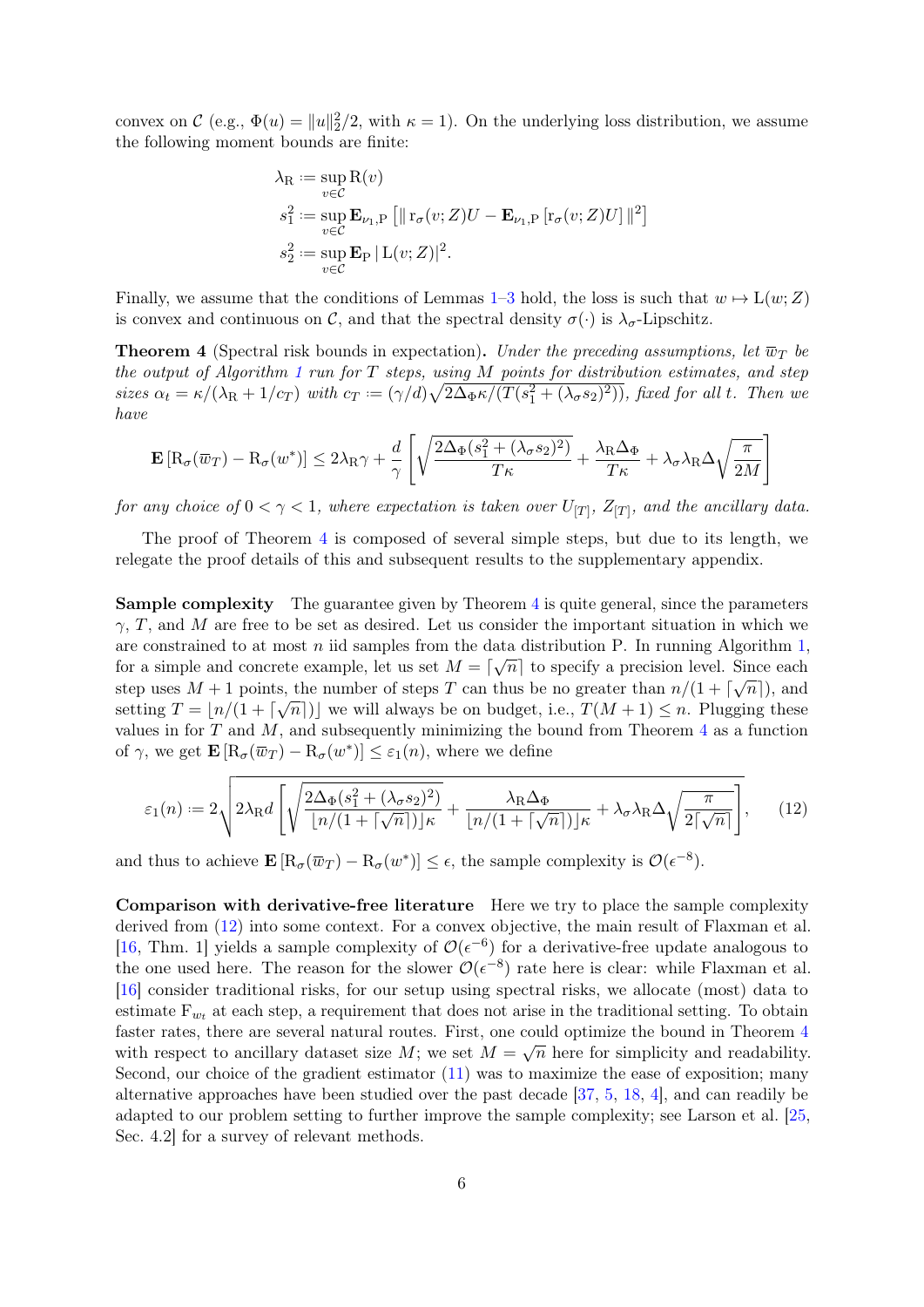Remark 5 (Faster rates for CVaR). Our Lipschitz assumption on  $\sigma$  in Theorem [4](#page-5-0) precludes CVaR from the class of risks for which the performance guarantee holds. We consider this justifiable, since sub-gradient information is easily computed for the special case of CVaR, and  $\mathcal{O}(\epsilon^{-2})$  rates have already been proved in that restricted setting for stochastic sub-gradient algorithms [\[40,](#page-18-3) [21\]](#page-17-2).

### <span id="page-6-0"></span>5 High-probability guarantees for unbounded losses

Theorem [4](#page-5-0) only provides guarantees in expectation, and thus it is natural to consider the output of Algorithm [1](#page-4-1) as an inexpensive but "weak" candidate. If we split up the data, obtaining multiple weak candidates and setting aside some data for careful validation, then we can apply a robust confidence-boosting technique, as follows.

If  $n$  is our budget for sampling from P, and we want  $k$  independent candidates, run Algorithm [1](#page-4-1) k times independently, using  $\lfloor n/(k + 1) \rfloor$  points each time. Denote the output of these subprocesses by  $\overline{w}^{(1)}, \ldots, \overline{w}^{(k)}$ . Having computed these, we still have  $\lfloor n/(k+1)\rfloor$  points left, and this data will be needed to determine which of the  $k$  candidates to use. One half of this remaining data is used to construct  $\widehat{F}_w$ , distinct from the estimates used within Algorithm [1](#page-4-1) to get each  $\overline{w}^{(j)}$ . The other half, denoted  $Z_i''$  for  $i = 1, ..., \lfloor n/(k+1) \rfloor/2$ , is used to compute a robust location estimate. As a concrete example, for each  $j$  compute

$$
\widehat{\mathcal{R}}_{\sigma}^{(j)} := \underset{a \in \mathbb{R}}{\arg \min} \sum_{i=1}^{\lfloor n/(k+1)\rfloor/2} \rho\left(\frac{a - \mathcal{L}(\overline{w}^{(j)}; Z_i'') \,\sigma(\widehat{\mathcal{F}}_{i,j})}{b}\right),\tag{13}
$$

where we have set  $\widehat{F}_{i,j} := \widehat{F}_{\overline{w}(j)}(L(\overline{w}^{(j)}; Z_i''))$  for readability,  $\rho$  is a differentiable strictly convex function, and  $b > 0$  is a scaling parameter. For an appropriate choice of  $\rho$  and b, this is an M-estimator of the spectral risk incurred by  $\bar{w}^{(j)}$  [\[8,](#page-16-9) [12\]](#page-16-10). For each j, we introduce the key intermediate quantity

$$
\overline{\mathcal{R}}_{\sigma}^{(j)} := \mathbf{E}_{\mathcal{P}} \left[ \mathcal{L}(\overline{w}^{(j)}; Z) \, \sigma(\widehat{\mathcal{F}}_{\overline{w}^{(j)}}(\mathcal{L}(\overline{w}^{(j)}; Z))) \right]. \tag{14}
$$

For comparison, let write  $R_{\sigma}^{(j)} := R_{\sigma}(\overline{w}^{(j)})$  for the spectral risk incurred by the jth candidate. Assuming the spectral density is bounded as  $\sigma(\cdot) \leq \bar{\sigma} < \infty$ , then we can obtain the following upper bounds:

$$
|\widehat{\mathbf{R}}_{\sigma}^{(j)} - \mathbf{R}_{\sigma}^{(j)}| \leq |\widehat{\mathbf{R}}_{\sigma}^{(j)} - \overline{\mathbf{R}}_{\sigma}^{(j)}| + |\overline{\mathbf{R}}_{\sigma}^{(j)} - \mathbf{R}_{\sigma}^{(j)}|
$$
  
\n
$$
\leq |\widehat{\mathbf{R}}_{\sigma}^{(j)} - \overline{\mathbf{R}}_{\sigma}^{(j)}| + \lambda_{\sigma} \mathbf{E}_{\mathbf{P}} | \mathbf{L}(\overline{w}^{(j)}; Z) | \left[ \sup_{u \in \mathbb{R}} |\widehat{\mathbf{F}}_{\overline{w}^{(j)}}(u) - \mathbf{F}_{\overline{w}^{(j)}}(u)| \right]
$$
  
\n
$$
\leq \varepsilon_2(n; k, \delta) := 2\overline{\sigma} s_2 \sqrt{\frac{2(1 + \log(2\delta^{-1}))}{\lfloor n/(k+1) \rfloor}} + \lambda_{\sigma} s_2 \sqrt{\frac{\log(4\delta^{-1})}{\lfloor n/(k+1) \rfloor}},
$$
(15)

where [\(15\)](#page-6-1) holds with probability no less than  $1 - \delta$ , over the random draw of the data points used to compute  $\widehat{F}_w$  and  $\widehat{R}_{\sigma}^{(j)}$  here, conditioned on  $\overline{w}^{(j)}$  (detailed proof in the appendix). Algorithmically, all we need to do is choose the best candidate based on the above robust estimates, namely

<span id="page-6-2"></span><span id="page-6-1"></span>
$$
\overline{w}^* := \overline{w}^{(\star)}, \text{ where } \star := \underset{j \in [k]}{\text{arg min}} \widehat{\mathcal{R}}_{\sigma}^{(j)}.
$$
 (16)

This "boosted" choice enjoys a high-probability guarantee, as desired.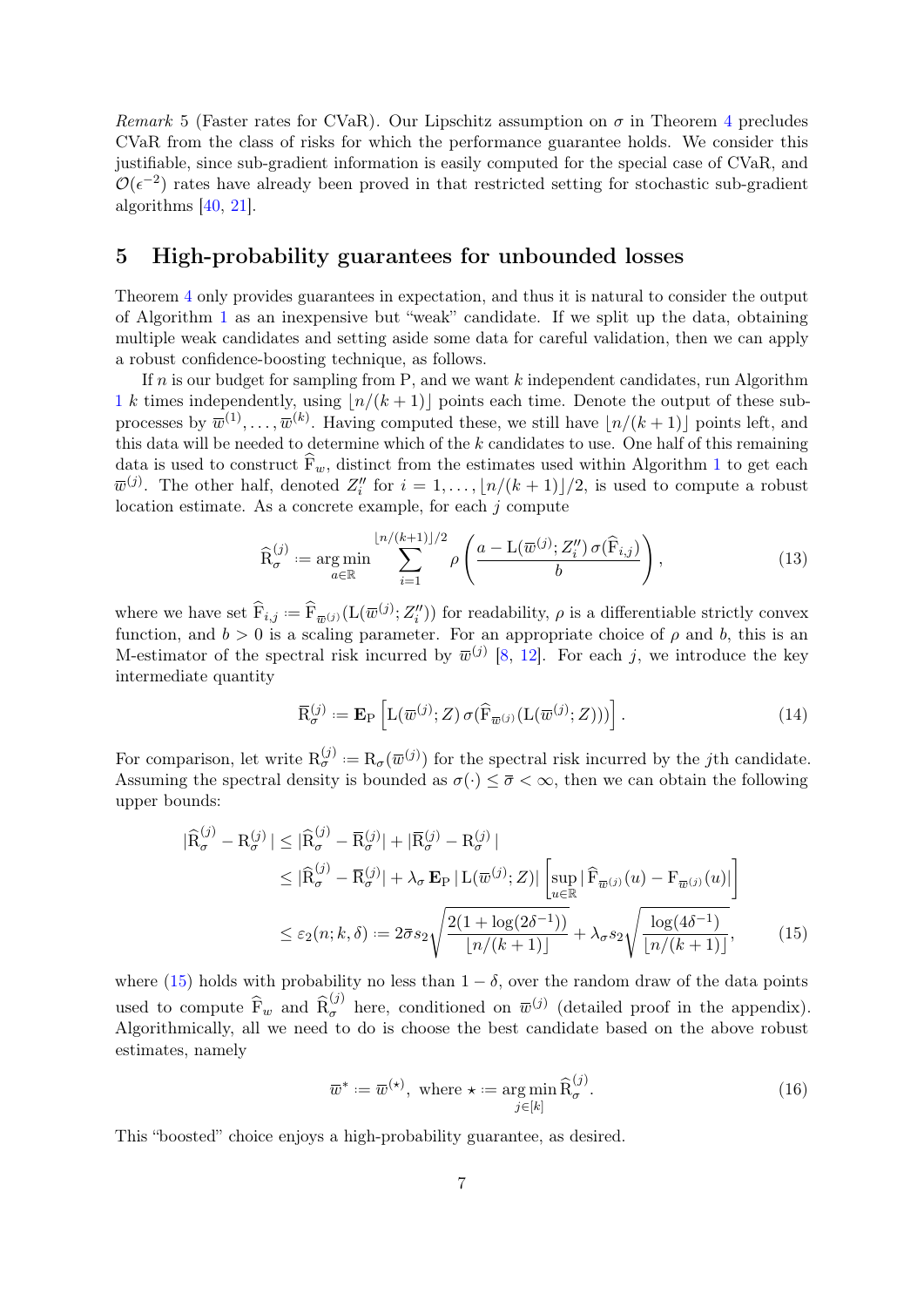<span id="page-7-1"></span>**Theorem 6.** For confidence parameter  $0 < \delta < 1$ , if we set the number of weak candidates to  $k = \lceil \log(2\lceil \log(\delta^{-1}) \rceil) \rceil$  and compute  $\overline{w}^*$  as in [\(16\)](#page-6-2), then we have

$$
\mathrm{R}_{\sigma}(\overline{w}^*) - \mathrm{R}_{\sigma}(w^*) \le e \,\varepsilon_1\left(\frac{n}{k+1}\right) + 2\varepsilon_2(n;k,\delta)
$$

with probability no less than  $1 - 3\delta$ , where  $\varepsilon_1$  and  $\varepsilon_2$  are as defined in [\(12\)](#page-5-1) and [\(15\)](#page-6-1).

## <span id="page-7-0"></span>6 Fast implementation and empirical analysis

The procedure outlined by Algorithm [1](#page-4-1) yields clear formal guarantees for a wide class of spectral risks where exact gradient computations are infeasible, as described in Theorems [4](#page-5-0) and [6.](#page-7-1) On the other hand, in the interest of practical utility, we would like to improve the slow convergence rates using even approximate first-order information, since in many cases both L and  $\sigma$  will be at least sub-differentiable. In this section, we outline a simple modified procedure which makes more direct use of the first-order information we have, empirically comparing it with both Algorithm [1](#page-4-1) and traditional ERM, as natural benchmarks.

**Modified procedure** Issues with differentiability arise chiefly because the form of  $F_w$  is unknown. Arguably the simplest way to circumvent this difficulty is to introduce a parametric model to approximate the loss CDF. Our modified procedure takes Algorithm [1](#page-4-1) as a starting point, and makes the following changes. First, at each step in the main loop, instead of  $\overline{F}_{w_t}$ , we use a folded Normal distribution, with mean and standard deviation parameters set using empirical estimates based on the ancillary sample, evaluated at  $w_t$ . Denote this parametric estimate of  $F_{w_t}$  by  $F_t$ , and its derivative by  $f_t$ . Next, conditioned on  $F_t$ , a few applications of the chain rule lets us compute the partial derivatives of  $w \mapsto L(w;Z) \sigma(\widehat{F}_t(L(w;Z)))$  easily. At each step  $t$  we will use the following gradient estimate:

$$
\widetilde{G}_t := \left[ \sigma(\widehat{F}_t(L_t)) + L_t \sigma'(\widehat{F}_t(L_t)) \widehat{f}_t(L_t) \right] \nabla L(w_t; Z_t), \tag{17}
$$

where we have written  $L_t := L(w_t; Z_t)$  for readability. Our modified procedure is completed by using the update [\(10\)](#page-4-3), replacing  $G_t$  with  $G_t$  just specified.

Experimental design We compare three methods: derivative-free Algorithm [1](#page-4-1) (called default in the figures), the modified procedure described in the previous paragraph (called fast), and traditional empirical risk minimization (called off). We mean "traditional" in terms of the risk, and thus off amounts to running [\(10\)](#page-4-3) and simply replacing  $G_t$  with the original loss gradient  $\nabla$  L $(w_t; Z_t)$ , and using all data for training (no ancillary set needed). All methods are run using the Euclidean norm for distance computation, and thus [\(10\)](#page-4-3) is just a standard steepest descent update with step size  $\alpha_t$ , plug projection onto W. We apply each of these methods to classification tasks on a number of standard benchmark datasets, using standard multi-class logistic regression. For default, we fix  $\alpha_t = 2\gamma/(d\sqrt{n})$ , where  $d$  is the total number of parameters to be determined, and n is the number of training samples. The extra factor  $\gamma/d$ is to account for the coefficient in [\(11\)](#page-4-2); this approach mirrors other derivative-free procedures [\[16,](#page-16-6) Thm. 1]. For fast and off, we simply fix  $\alpha_t = 2/\sqrt{n}$ . These settings were selected before running any experiments. For each dataset, 10 independent trials are run, in which the full dataset is randomly shuffled before starting, with each method randomly initialized to the same point, and run for 50 epochs. Finally, as an illustrative example for our tests, we set  $\sigma(\cdot)$  to the exponential risk spectrum  $\sigma(u) = c e^{-c(1-u)} / (1 - e^{-c})$ , fixing  $c = 1$ , a well-established standard from the literature [\[13,](#page-16-11) [32\]](#page-17-6).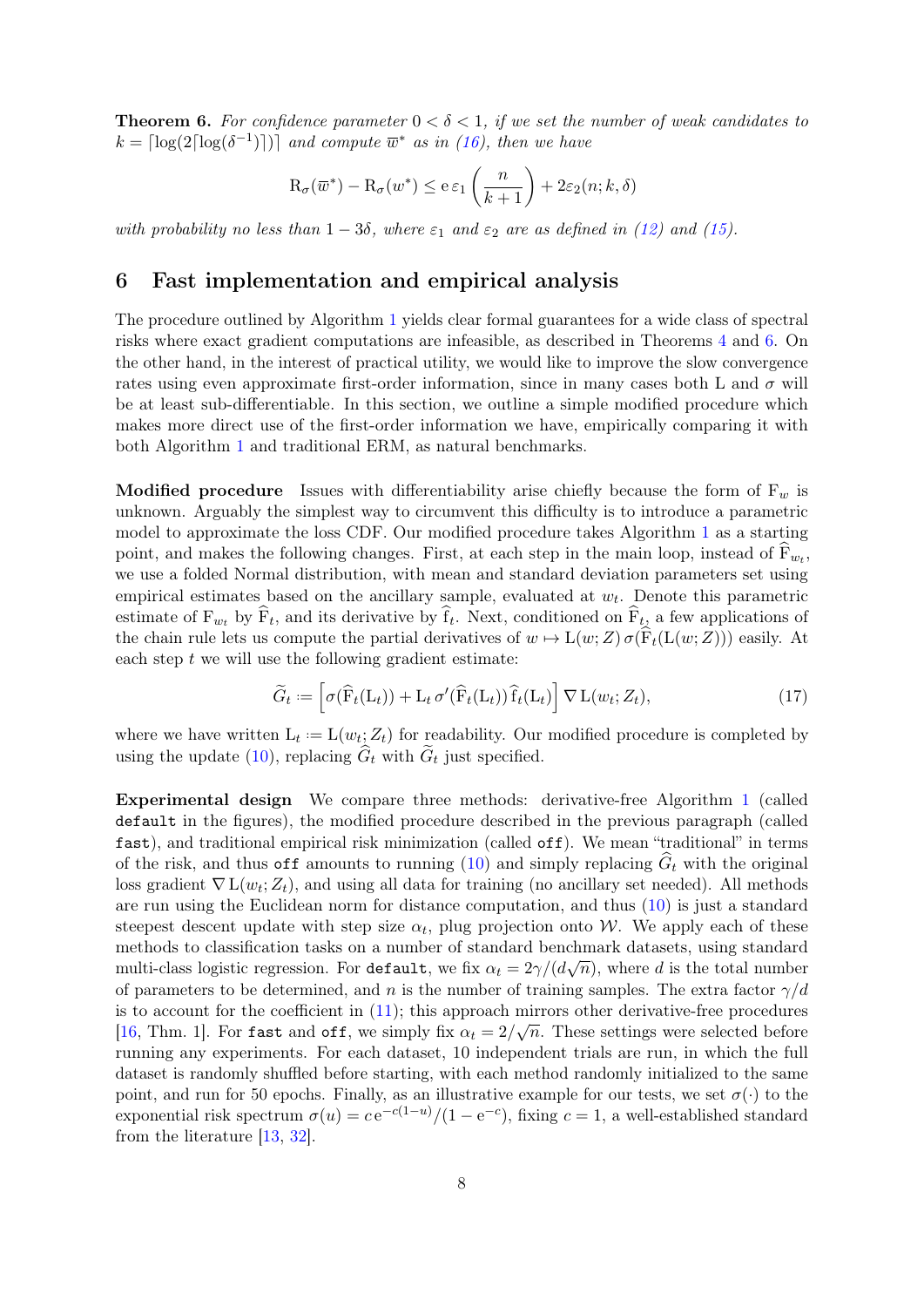<span id="page-8-1"></span>

Figure 1: Error trajectories for each method and dataset, on both training (dashed) and testing (solid) data. Top row: empirical spectral risks. Bottom row: misclassification rates.

Software All code required to pre-process the data, run the experiments, and re-create the figures in this paper is available at: <https://github.com/feedbackward/spectral>

Results and discussion Plots of empirical spectral risk and misclassification rates are shown in Figures [1–](#page-8-1)[2.](#page-9-2) The plotted trajectories represent averages taken over all trials, and the shaded area around the test error is the average  $\pm$  standard deviation. The individual plot titles (e.g., cifar10) refer to the datasets used. Additional data details are given in the appendix. One key observation that can be made is that the proposed modification fast achieves an appealing balance of performance in terms of spectral risk and misclassification error. Depending on the dataset, we see that without tuning the step size parameter, off may outperform fast in terms of the spectral risk, though the only stark difference appears in the case of cifar10, and additional testing has shown this can be mitigated with more careful step size setting. That said, it is quite remarkable that fast maintains a superior misclassification rate across all datasets tested. On the other hand, as suggested by the results of section [4,](#page-4-0) default is slow to converge, and also quite sensitive to step size settings. For simplicity and transparency we have used a fixed step size for each method, and though it should be noted that dataset-specific tuning of the step size does allow us to ensure default converges at close to the expected rate, the clear differences in sensitivity and speed make fast the first choice for practical spectral risk-based learning tasks. To further refine default, introducing multi-point derivative-free methods and update rules that better utilize sparse inputs [\[4\]](#page-16-8). As for fast, since the current model is quite naive with respect to the form of the loss distribution, introducing more robust modeling techniques [\[24\]](#page-17-10) is expected to have a major impact on practical utility.

### <span id="page-8-0"></span>7 Concluding remarks

In this paper, we have studied a derivative-free learning procedure (Algorithm [1\)](#page-4-1) with excess spectral risk guarantees, under losses that may be unbounded and heavy-tailed (Theorems [4](#page-5-0)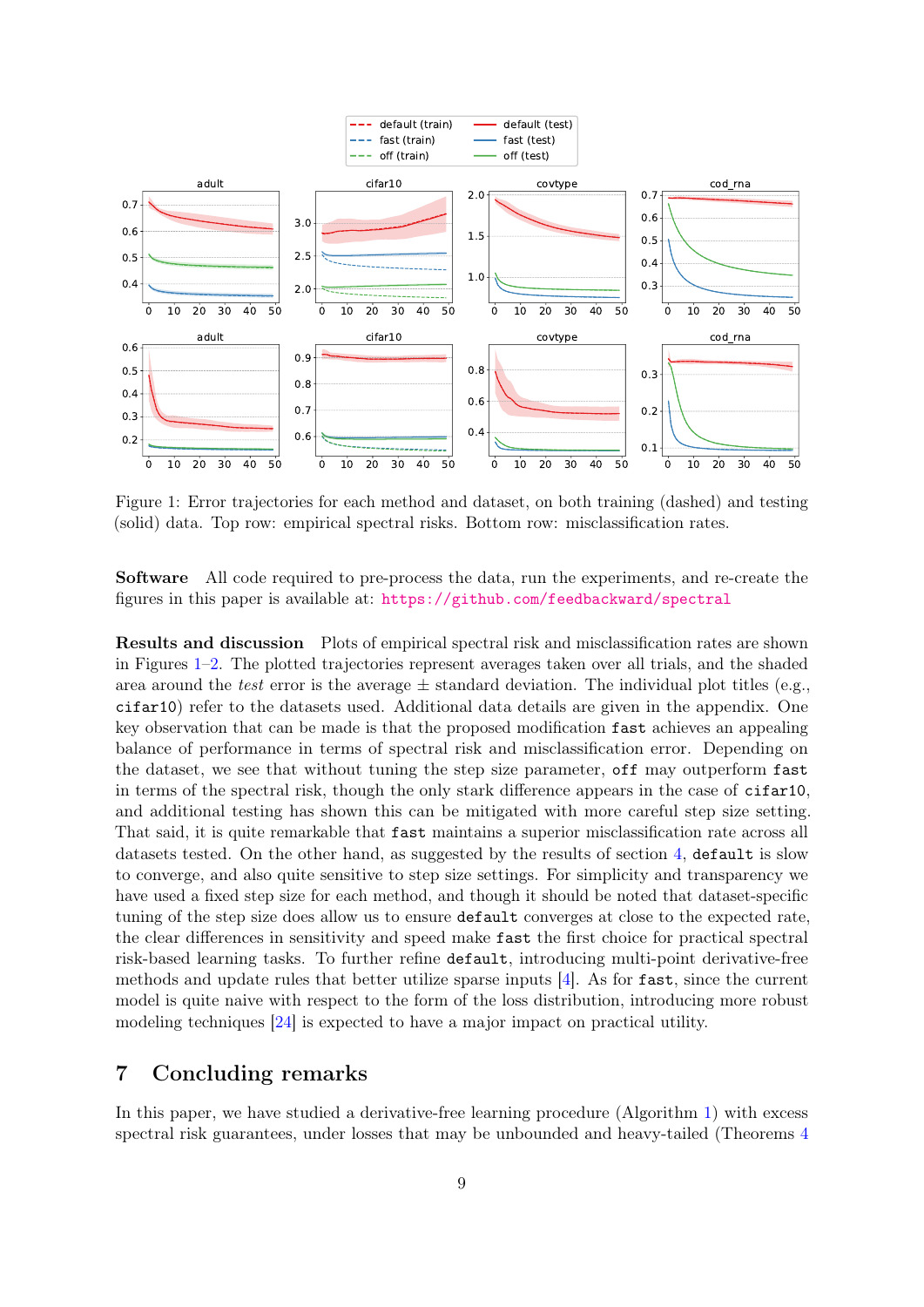<span id="page-9-2"></span>

Figure 2: Completely analogous to Figure [1,](#page-8-1) for four additional datasets.

and [6\)](#page-7-1), and provided a fast implementation which on numerous real-world classification tasks has been shown to be efficient without any hyperparameter tuning. Given the existing work on spectral risk estimation [\[32\]](#page-17-6) and ERM for spectral risks [\[22\]](#page-17-7), our results contribute to the literature by providing a transparent algorithmic solution for spectral risk-based learning, which is easy to implement and comes with lucid formal guarantees, plus a modified procedure that scales better to larger tasks.

Moving forward, the approach via Lemma [3](#page-4-4) relies crucially on Stokes' theorem on  $\mathbb{R}^d$ , and lacks an analogue on richer spaces. Function space representations are useful in many learning methods [\[10,](#page-16-12) [30\]](#page-17-11), and extending Theorem [4](#page-5-0) to general Hilbert spaces is a point of interest. How should the noise be generated? How should derivatives be defined? While a direct analogue using differential theory (e.g., the Fréchet differential [\[33\]](#page-18-11)) appears difficult, an appeal to basic results in Malliavin calculus [\[11\]](#page-16-13) may open the door to a major generalization of the initial results established here.

# <span id="page-9-0"></span>A Detailed proofs

#### <span id="page-9-1"></span>A.1 Proofs from section [4](#page-4-0)

*Proof of Theorem [4.](#page-5-0)* At a high level, we first control  $\tilde{R}_{\sigma}(\overline{w}_T)$ , and then using the fact that the functions  $\tilde{R}_{\sigma}$  and  $R_{\sigma}$  are close to each other on W, we can cast performance in terms of  $R_{\sigma}$ . This closeness depends on the perturbation factor  $\gamma$ ; smaller is closer. On the other hand, the smoothness coefficient of  $R_{\sigma}$  grows as  $\gamma$  gets small, leading to a natural tradeoff. We begin the proof by showing this smoothness, which enables us to control  $R_{\sigma}(\bar{w}_T)$  in a straightforward manner, using an argument that relies upon well-known properties of mirror descent procedures.

Step 1: smoothness property of the smoothed spectral risk Recalling the expression [\(8\)](#page-3-4) for  $R_{\sigma}$ , if the map  $w \mapsto L(w; Z)$  is convex and continuous on C, then so is  $w \mapsto CVaR_{\beta}(w)$ . From [\(8\)](#page-3-4), this immediately implies that  $w \mapsto R_{\sigma}(w)$  is convex and continuous on C, and thus

<span id="page-9-3"></span><sup>1</sup>See for example Ruszczyński and Shapiro [\[36,](#page-18-5) Prop. 3.1, Lem. 3.1]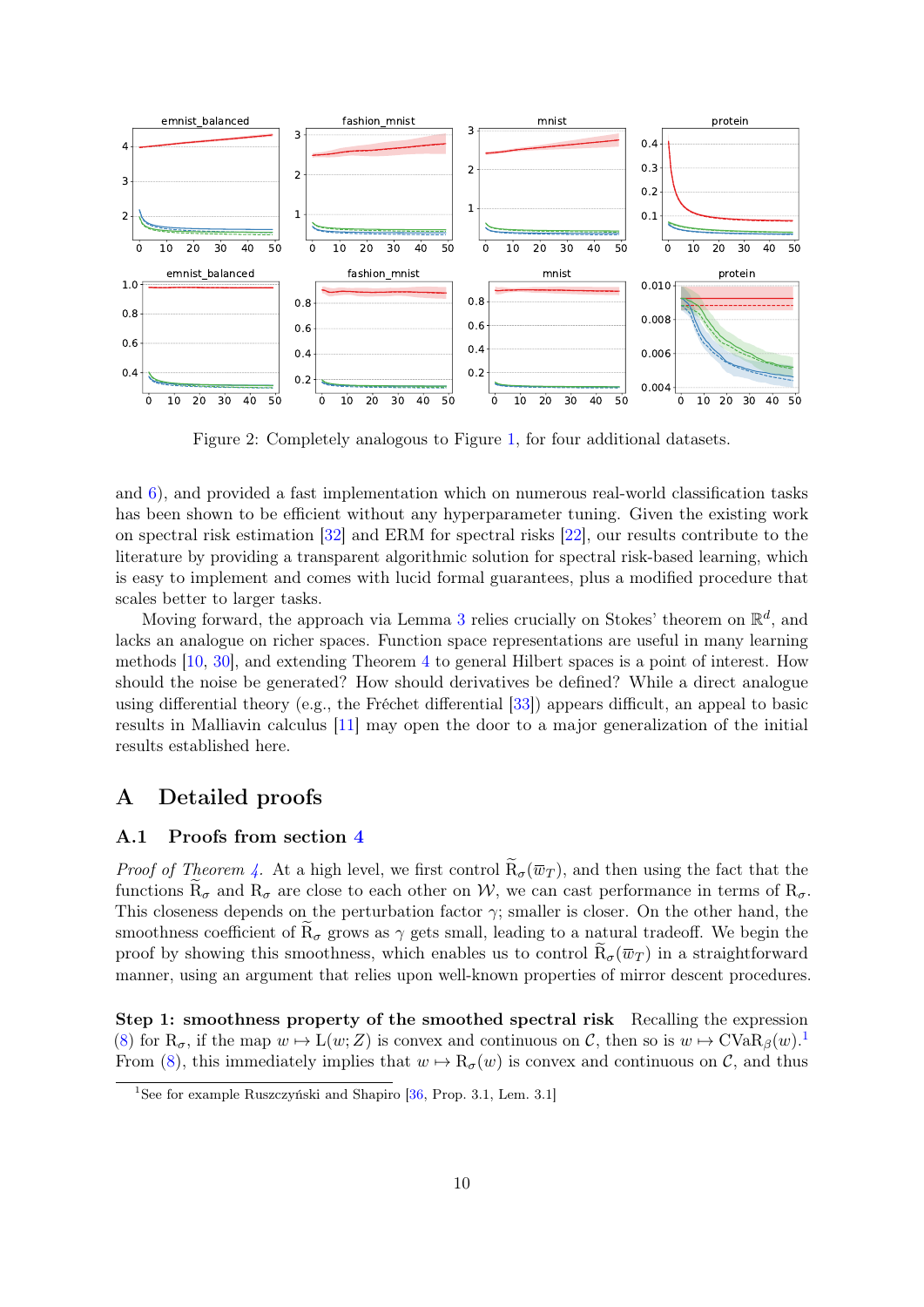that there exists a constant  $0 < \lambda_R \leq \sup_{v \in C} R_{\sigma}(v) < \infty$  such that

<span id="page-10-4"></span><span id="page-10-1"></span>
$$
|R_{\sigma}(v) - R_{\sigma}(v')| \leq \lambda_{R} ||v - v'|| \qquad (18)
$$

for all  $v, v' \in C^2$  $v, v' \in C^2$ . Now turning our attention to the smoothed spectral risk  $\tilde{R}_{\sigma}$ , taking  $U \sim \nu_1$ and any  $w, w' \in W$ , we write the resulting noisy parameters as  $W := w + \gamma U$  and  $W' := w' + \gamma U$ . Using the key equality [\(9\)](#page-4-5) along with [\(18\)](#page-10-1) just given, and the fact that  $||U|| = 1$  almost surely  $[\nu_1]$ , we have

$$
\|\nabla \widetilde{\mathbf{R}}_{\sigma}(w) - \nabla \widetilde{\mathbf{R}}_{\sigma}(w')\| = \frac{d}{\gamma} \|\mathbf{E}_{\nu_1} U \left[\mathbf{R}_{\sigma}(W) - \mathbf{R}_{\sigma}(W')\right]\|
$$
  

$$
\leq \frac{d}{\gamma} |\mathbf{R}_{\sigma}(W) - \mathbf{R}_{\sigma}(W')|
$$
  

$$
\leq \frac{d\lambda_{\mathbf{R}}}{\gamma} \|w - w'\|.
$$
 (19)

As such, we can conclude that the smoothed spectral risk  $\tilde{R}_{\sigma}$  is indeed  $(d\lambda_{R}/\gamma)$ -smooth on W.

Step 2: idealized stochastic gradient As an idealized counterpart to  $G_t$ , we introduce  $G_t := (d/\gamma) r_{\sigma} (w_t + \gamma U_t; Z_t) U_t$ . This is an ideal quantity in the sense that it is the stochastic gradient that would be obtained if the true distribution function  $F_t := F_{w_t}$  was known. Denote the ancillary datasets used in Algorithm [1](#page-4-1) by  $\mathbf{Z}'_t := \{Z'_{t,1}, \ldots, Z'_{t,M}\}$ , for each step t, where M is the specified size. Denote sub-sequences as  $U_{[t]} := (U_1, \ldots, U_t)$  for all  $t > 0$  (analogously for  $Z_{[t]}$  and  $\mathbf{Z}'_{[t]}$ , and write  $\mathbf{E}_{[t]}$  to denote taking expectation jointly over  $(U_{[t]}, Z_{[t]}, \mathbf{Z}'_{[t]})$ . With this notation in place, note that taking expectation over all random elements, we can readily observe

<span id="page-10-3"></span>
$$
\mathbf{E}[G_t] = \mathbf{E}_{[t]} G_t
$$
\n
$$
= \mathbf{E}_{[t-1]} \mathbf{E}_{\nu_1, P} \left[ G_t | U_{[t-1]}, Z_{[t-1]}, Z'_{[t-1]} \right]
$$
\n
$$
= \mathbf{E}_{[t-1]} \mathbf{E}_{\nu_1} \mathbf{E}_{P} \left[ G_t | U_{[t]}, Z_{[t-1]}, Z'_{[t-1]} \right]
$$
\n
$$
= \mathbf{E}_{[t-1]} \mathbf{E}_{\nu_1} \left( \frac{d}{\gamma} \right) \mathbf{R}_{\sigma} (w_t + \gamma U_t) U_t
$$
\n
$$
= \mathbf{E}_{[t-1]} \nabla \widetilde{\mathbf{R}}_{\sigma} (w_t)
$$
\n
$$
= \mathbf{E} \left[ \nabla \widetilde{\mathbf{R}}_{\sigma} (w_t) \right]. \tag{20}
$$

The first and last equalities hold because  $G_t$  and  $w_t$  are independent of all random quantities with index  $t + 1$  or larger. The second and third equalities use the law of total expectation.<sup>[3](#page-10-2)</sup> The rest just uses the definition of  $R_{\sigma}$  and the unbiased property [\(9\)](#page-4-5). This establishes that  $G_t$ provides us with an unbiased estimate of the gradient of the smoothed spectral risk. Although the sequence  $(G_t)$  is not directly observable, this unbiasedness will be technically useful.

Step 3: setup for mirror descent analysis As an intermediate step in the overall argument, we consider stochastic minimization of  $\tilde{R}_{\sigma}$  using the procedure specified by [\(10\)](#page-4-3). Say we know

<span id="page-10-0"></span><sup>&</sup>lt;sup>2</sup>Since the closure of C is compact, continuity implies that  $R_{\sigma}$  is bounded above on C. The Lipschitz property follows from standard results, such as Penot [\[33,](#page-18-11) Prop. 3.8].

<span id="page-10-2"></span><sup>&</sup>lt;sup>3</sup>See for example Ash and Doléans-Dade  $[3, Thm. 5.3.3$  $[3, Thm. 5.3.3$  and  $5.5.4]$ .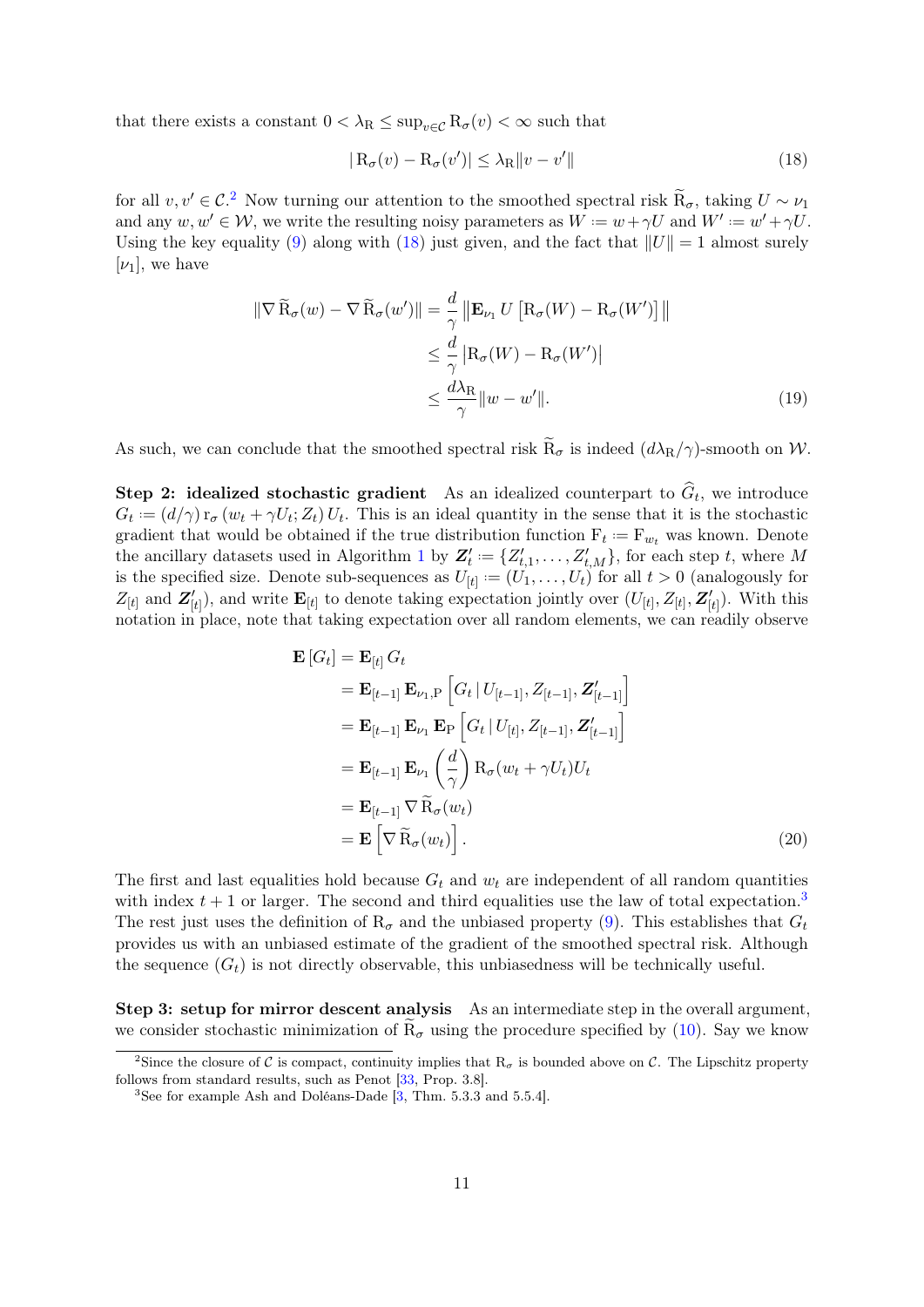that  $\widetilde{R}_{\sigma}$  is convex and  $\lambda$ -smooth on  $\mathcal{C}$ .<sup>[4](#page-11-0)</sup> Taking advantage of smoothness and convexity, the following series of inequalities will make for a good starting point:

$$
\tilde{R}_{\sigma}(w_{t+1}) - \tilde{R}_{\sigma}(w_{t}) \n\leq \langle \nabla \tilde{R}_{\sigma}(w_{t}), w_{t+1} - w_{t} \rangle + \frac{\lambda}{2} ||w_{t+1} - w_{t}||^{2} \n= \langle \hat{G}_{t}, w_{t+1} - w_{t} \rangle + \langle G_{t} - \hat{G}_{t}, w_{t+1} - w_{t} \rangle + \langle \nabla \tilde{R}_{\sigma}(w_{t}) - G_{t}, w_{t+1} - w_{t} \rangle + \frac{\lambda}{2} ||w_{t+1} - w_{t}||^{2} \n\leq \langle \hat{G}_{t}, w_{t+1} - w_{t} \rangle + (||G_{t} - \hat{G}_{t}|| + ||\nabla \tilde{R}_{\sigma}(w_{t}) - G_{t}||) ||w_{t+1} - w_{t}|| + \frac{\lambda}{2} ||w_{t+1} - w_{t}||^{2} \n\leq \langle \hat{G}_{t}, w_{t+1} - w_{t} \rangle + \frac{c}{2} (||G_{t} - \hat{G}_{t}|| + ||\nabla \tilde{R}_{\sigma}(w_{t}) - G_{t}||)^{2} + (\frac{\lambda}{2} + \frac{1}{2c}) ||w_{t+1} - w_{t}||^{2} \n\leq \langle \hat{G}_{t}, w_{t+1} - w_{t} \rangle + c (||G_{t} - \hat{G}_{t}||^{2} + ||\nabla \tilde{R}_{\sigma}(w_{t}) - G_{t}||^{2}) + (\lambda + \frac{1}{c}) \frac{D_{\Phi}(w_{t+1}; w_{t})}{\kappa}. (21)
$$

The first inequality uses a basic property of functions with Lipschitz-continuous gradients.<sup>[5](#page-11-1)</sup> The second inequality is just Cauchy-Schwarz. The third inequality uses the elementary fact  $2ab \leq ca^2+b^2/c$  for any  $c > 0$ . The final inequality makes use of the fact that  $(a+b)^2 \leq 2(a^2+b^2)$ , and the fact that  $\kappa$ -strong convexity of  $\Phi$  implies  $D_{\Phi}(u; v) \geq (\kappa/2) ||u - v||^2$ .

Step 4: bounding intermediate terms Taking the first term in [\(21\)](#page-11-2), fixing any  $\widetilde{w}^* \in \mathbb{R}^d$ <br>we trivially have we trivially have

<span id="page-11-2"></span>
$$
\langle \hat{G}_t, w_{t+1} - w_t \rangle = \langle \hat{G}_t, w_{t+1} - \tilde{w}^* \rangle + \langle G_t, \tilde{w}^* - w_t \rangle + \langle \hat{G}_t - G_t, \tilde{w}^* - w_t \rangle. \tag{22}
$$

Taking the right-hand side one term at a time, the first term is bounded by

$$
\langle \widehat{G}_t, w_{t+1} - \widetilde{w}^* \rangle \le \frac{A_t}{\alpha_t} := \frac{\mathcal{D}_{\Phi}(\widetilde{w}^*; w_t) - \mathcal{D}_{\Phi}(w_{t+1}; w_t) - \mathcal{D}_{\Phi}(\widetilde{w}^*; w_{t+1})}{\alpha_t},\tag{23}
$$

a fact which holds from standard mirror descent analysis.<sup>[6](#page-11-3)</sup> Next, taking expectation over the second term, using [\(20\)](#page-10-3) and the convexity of  $\widetilde{\mathrm{R}}_{\sigma}$ , we have

$$
\mathbf{E}\left[\langle G_t, \widetilde{w}^* - w_t \rangle + \widetilde{R}_{\sigma}(w_t)\right] = \mathbf{E}\left[\langle \nabla \widetilde{R}_{\sigma}(w_t), \widetilde{w}^* - w_t \rangle + \widetilde{R}_{\sigma}(w_t)\right] \leq \widetilde{R}_{\sigma}(\widetilde{w}^*). \tag{24}
$$

Finally, to deal with the remaining gradient difference term, note that

<span id="page-11-4"></span>
$$
\|\widehat{G}_t - G_t\| \leq \frac{d}{\gamma} \|U_t\| \mathcal{L}_t |\sigma(\mathcal{F}_t(\mathcal{L}_t)) - \sigma(\widehat{\mathcal{F}}_t(\mathcal{L}_t))|
$$
  

$$
\leq \left(\frac{d\lambda_\sigma \mathcal{L}_t}{\gamma}\right) \sup_{u \in \mathbb{R}} |\mathcal{F}_t(u) - \widehat{\mathcal{F}}_t(u)|.
$$

Write  $\mathbf{E}'_t$  to denote taking expectation with respect to  $\mathbf{Z}'_t$ , and for readability, write the distribution function estimation error as  $\|F_t - \widehat{F}_t\| := \sup_{u \in \mathbb{R}} |F_t(u) - \widehat{F}_t(u)|$ . If we take the

<span id="page-11-0"></span><sup>&</sup>lt;sup>4</sup>In [\(19\)](#page-10-4) we have already been proved this holds with  $\lambda = d\lambda_{\rm R}/\gamma$ .

<span id="page-11-1"></span> $5$ See for example Nesterov [\[29,](#page-17-12) Thm. 2.1.5].

<span id="page-11-3"></span><sup>&</sup>lt;sup>6</sup>See Bubeck  $\overline{7}$ , Ch. 4, 6 or Orabona  $\overline{31}$ , Ch. 6 for a highly readable background.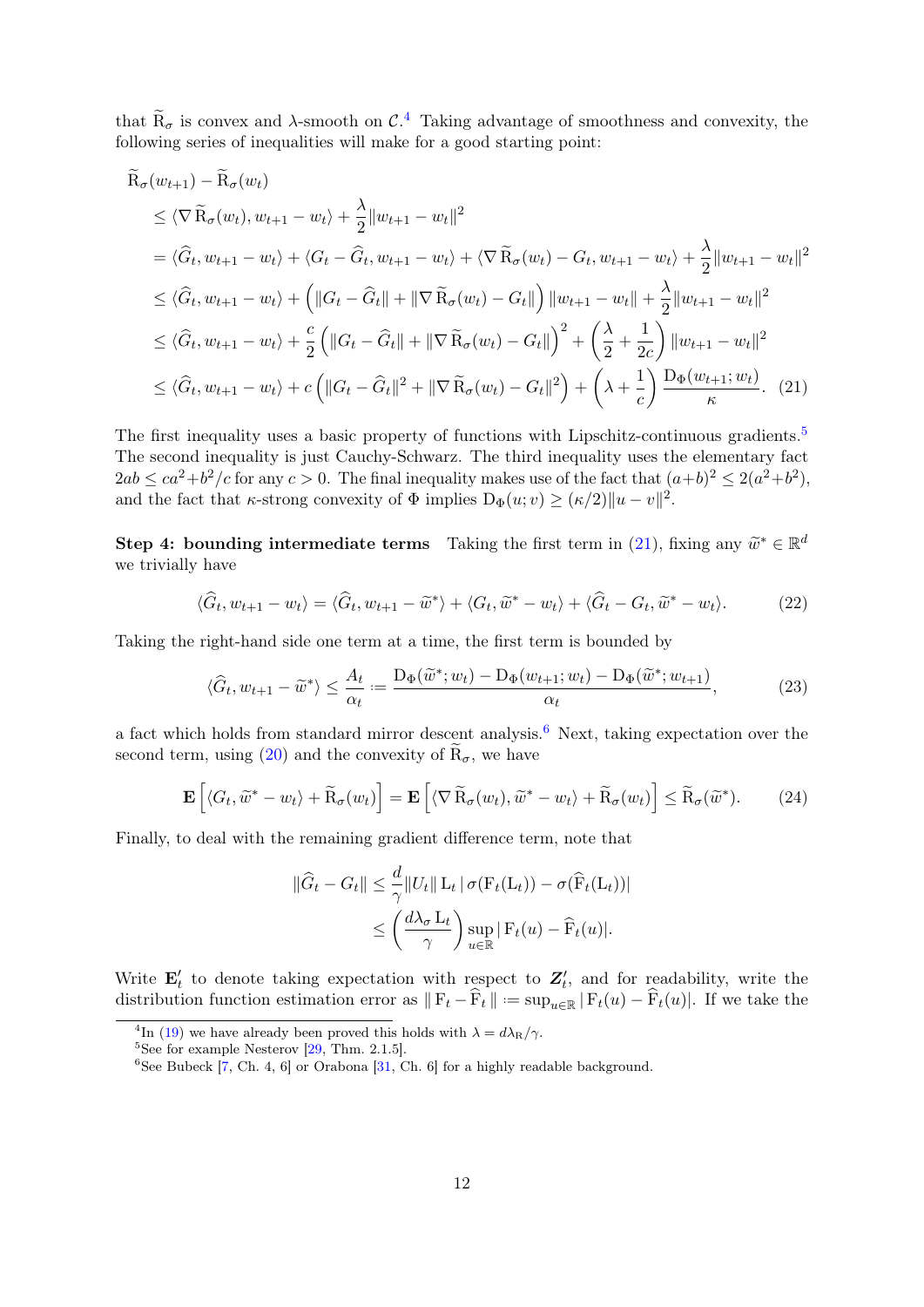expectation of the inequality just derived and use Cauchy-Schwarz, we obtain

$$
\mathbf{E}\left[\langle \widehat{G}_t - G_t, \widetilde{w}^* - w_t \rangle\right] \leq \mathbf{E}\left[\left(\frac{d\lambda_\sigma L_t}{\gamma}\right) \|\widetilde{w}^* - w_t\| \|\mathbf{F}_t - \widehat{\mathbf{F}}_t\|\right] \n= \mathbf{E}_{[t]}\left[\left(\frac{d\lambda_\sigma L_t}{\gamma}\right) \|\widetilde{w}^* - w_t\| \|\mathbf{F}_t - \widehat{\mathbf{F}}_t\|\right] \n= \left(\frac{d\lambda_\sigma}{\gamma}\right) \mathbf{E}\left[\mathbf{E}_t'\left[L_t\|\widetilde{w}^* - w_t\|\|\mathbf{F}_t - \widehat{\mathbf{F}}_t\|\| U_{[t-1]}, Z_{[t]}, \mathbf{Z}_{[t-1]}'\right]\right] \n= \left(\frac{d\lambda_\sigma}{\gamma}\right) \mathbf{E}\left[L_t\|\widetilde{w}^* - w_t\|\mathbf{E}_t'\right] \|\mathbf{F}_t - \widehat{\mathbf{F}}_t\|\| U_{[t-1]}, Z_{[t-1]}, \mathbf{Z}_{[t-1]}'\right].
$$

The above equalities follow from applying the law of total expectation and noting that conditioned on  $U_{[t-1]}, Z_{[t-1]}, \mathbf{Z}_{[t-1]}'$ ,  $w_t$  is no longer random, and conditioned on  $U_{[t-1]}, Z_{[t]}, \mathbf{Z}_{[t-1]}'$ ,  $L_t$  is no longer random. To clean up this upper bound, first note that

$$
\mathbf{E}'_t \left[ \|\mathbf{F}_t - \widehat{\mathbf{F}}_t\| \middle| U_{[t-1]}, Z_{[t-1]}, \mathbf{Z}'_{[t-1]} \right] = \int_0^\infty \mathbf{P} \left\{ \|\mathbf{F}_t - \widehat{\mathbf{F}}_t\| > \varepsilon \middle| U_{[t-1]}, Z_{[t-1]}, \mathbf{Z}'_{[t-1]} \right\} d\varepsilon
$$
  

$$
\leq 2 \int_0^\infty \exp(-2M\varepsilon^2) d\varepsilon
$$
  

$$
= \sqrt{\frac{\pi}{2M}}.
$$

The first equality is a basic probability result.<sup>[7](#page-12-0)</sup> The inequality is just an application of the refined DKW inequality.<sup>[8](#page-12-1)</sup> In a similar fashion, using  $\Delta$  to bound the diameter of the hypothesis class  $W$ , we have that

$$
\mathbf{E}\left[\langle \widehat{G}_t - G_t, \widetilde{w}^* - w_t \rangle\right] \leq \left(\frac{d\lambda_{\sigma}}{\gamma}\right) \sqrt{\frac{\pi}{2n}} \mathbf{E} L_t \|\widetilde{w}^* - w_t\|
$$
\n
$$
\leq \left(\frac{d\lambda_{\sigma}\Delta}{\gamma}\right) \sqrt{\frac{\pi}{2n}} \mathbf{E}\left[\mathbf{E}_{\text{P}}\left[L(w_t; Z) \mid U_{[t-1]}, Z_{[t-1]}, Z'_{[t-1]}\right]\right]
$$
\n
$$
= \left(\frac{d\lambda_{\sigma}\Delta}{\gamma}\right) \sqrt{\frac{\pi}{2n}} \mathbf{E}\left[\mathbf{R}(w_t)\right]
$$
\n
$$
\leq \left(\frac{d\lambda_{\sigma}\lambda_{\text{R}}\Delta}{\gamma}\right) \sqrt{\frac{\pi}{2n}}.
$$
\n(25)

The final inequality uses the definition of  $\lambda_R$  and the fact that  $W \subset \mathcal{C}$ . This covers the first term in  $(21)$ .

Step 5: more intermediate terms For the second term in [\(21\)](#page-11-2), we need control of  $\mathbf{E} || G_t \widehat{G}_t\|^2$  and  $\mathbf{E} \|\nabla \widetilde{\mathbf{R}}_{\sigma}(w_t) - G_t\|^2$ . As a simple bound on the first of these, noting that  $\|\mathbf{F}_t - \widehat{\mathbf{F}}_t\| \leq 1$ , we have

$$
\mathbf{E} ||G_t - \widehat{G}_t||^2 \le \left(\frac{d\lambda_\sigma}{\gamma}\right)^2 \sup_{v \in \mathcal{C}} \mathbf{E}_{P} |L(v;Z)|^2.
$$

<span id="page-12-0"></span> $7$ See Lo  $[27]$  for a lucid elementary background on this fact.

<span id="page-12-1"></span> $8$ See for example Kosorok [\[23,](#page-17-15) Thm. 11.6].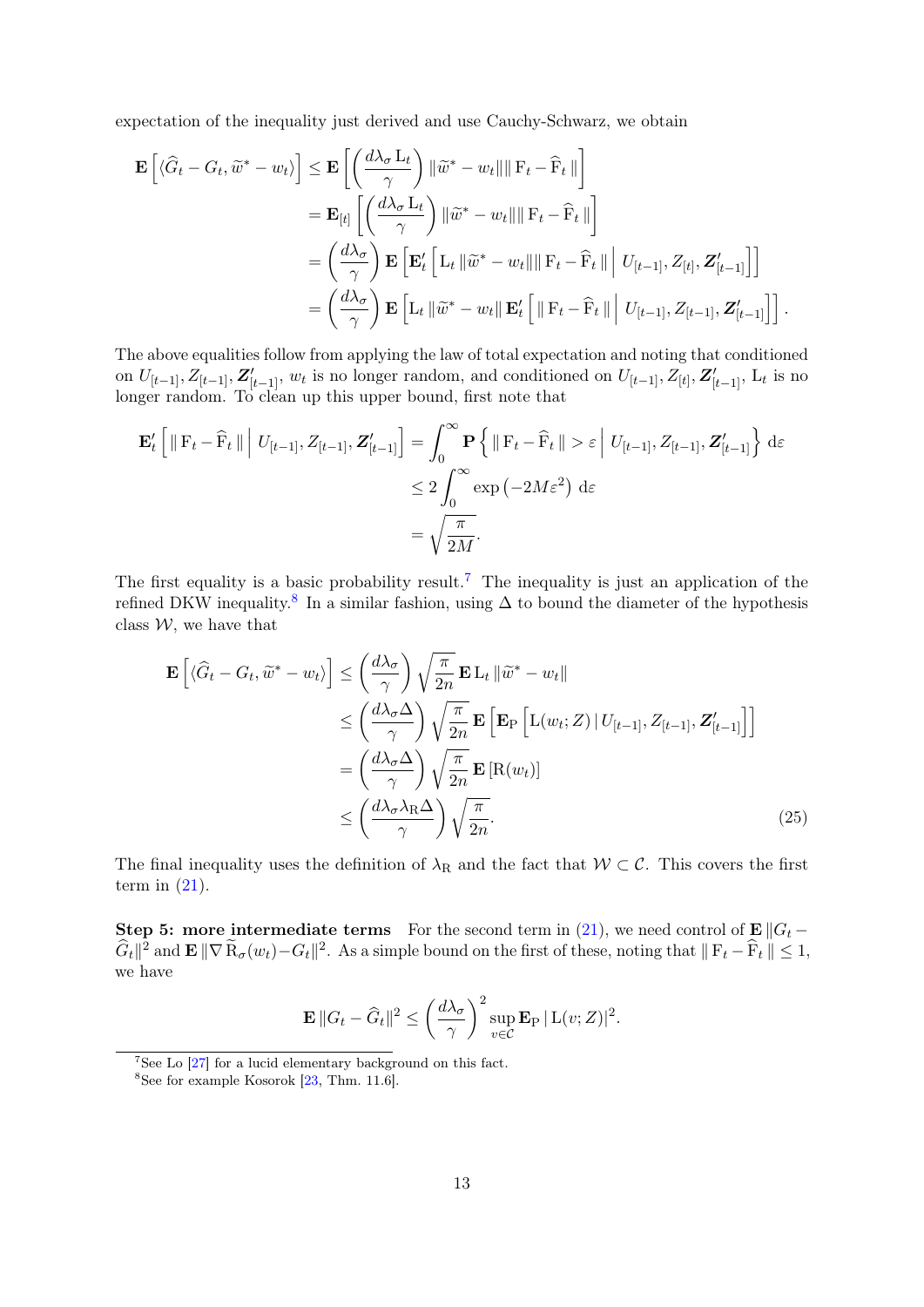For the remaining term, we have

$$
\mathbf{E}_{\nu_1,\mathrm{P}} \|\nabla \widetilde{\mathrm{R}}_{\sigma}(w_t) - G_t\|^2 = \left(\frac{d}{\gamma}\right)^2 \mathbf{E}_{\nu_1,\mathrm{P}} \left[\|\mathbf{E}_{\nu_1,\mathrm{P}} \left[ \mathrm{r}_{\sigma}(w_t + \gamma U; Z) U\right] - \mathrm{r}_{\sigma}(w_t + \gamma U; Z) U\|^2 \right] \leq \left(\frac{d}{\gamma}\right)^2 \sup_{v \in \mathcal{C}} \mathbf{E}_{\nu_1,\mathrm{P}} \left[\|\mathbf{E}_{\nu_1,\mathrm{P}} \left[ \mathrm{r}_{\sigma}(v; Z) U\right] - \mathrm{r}_{\sigma}(v; Z) U\|^2 \right].
$$

The preceding inequality holds because  $0 < \gamma < 1$  implies  $w_t + \gamma U \in \mathcal{C}$  almost surely [ $\nu_1$ ]. Taking expectation over all elements and using the definitions of  $s_1$  and  $s_2$ , we have

<span id="page-13-0"></span>
$$
\mathbf{E}\left[c\left(\|G_t - \widehat{G}_t\|^2 + \|\nabla \widetilde{\mathbf{R}}_{\sigma}(w_t) - G_t\|^2\right)\right] \le c\left(\frac{d}{\gamma}\right)^2 \left((\lambda_\sigma s_2)^2 + s_1^2\right). \tag{26}
$$

Step 6: cleanup to bound smoothed spectral risk To start the cleanup process, taking inequalities  $(23)$ – $(26)$  back to  $(21)$  and taking expectation, we can immediately deduce

$$
\mathbf{E}\left[\widetilde{\mathbf{R}}_{\sigma}(w_{t+1}) - \widetilde{\mathbf{R}}_{\sigma}(\widetilde{w}^*)\right] \leq \mathbf{E}\left[\frac{A_t}{\alpha_t} + \left(\lambda + \frac{1}{c}\right) \frac{\mathbf{D}_{\Phi}(w_{t+1}; w_t)}{\kappa}\right] + \left(\frac{d\lambda_{\sigma}\lambda_{\mathbf{R}}\Delta}{\gamma}\right)\sqrt{\frac{\pi}{2M}} + c\left(\frac{d}{\gamma}\right)^2\left(s_1^2 + (\lambda_{\sigma}s_2)^2\right).
$$

For the first term in the preceding inequality, since  $A_t$  is composed of a difference of Bregman divergences, note that

$$
\frac{A_t}{\alpha_t} + \left(\lambda + \frac{1}{c}\right) \frac{D_{\Phi}(w_{t+1}; w_t)}{\kappa} \n= \frac{D_{\Phi}(\widetilde{w}^*; w_t) - D_{\Phi}(\widetilde{w}^*; w_{t+1})}{\alpha_t} + D_{\Phi}(w_{t+1}; w_t) \left(\frac{1}{\kappa}\left(\frac{1}{c} + \lambda\right) - \frac{1}{\alpha_t}\right) \n= \frac{D_{\Phi}(\widetilde{w}^*; w_t) - D_{\Phi}(\widetilde{w}^*; w_{t+1})}{\alpha(c)}.
$$
\n(27)

The last equality holds via the setting of  $\alpha_t = \alpha(c) := \kappa(\lambda + 1/c)^{-1}$  for all t, causing the extra term to vanish. Next, leveraging Jensen's inequality and cancelling terms via the telescoping sum, we have

$$
\mathbf{E}\left[\widetilde{\mathbf{R}}_{\sigma}\left(\frac{1}{T}\sum_{t=1}^{T}w_{t}\right)-\widetilde{\mathbf{R}}_{\sigma}(\widetilde{w}^{*})\right] \n\leq \mathbf{E}\left[\frac{1}{T}\sum_{t=1}^{T}\left(\widetilde{\mathbf{R}}_{\sigma}(w_{t})-\widetilde{\mathbf{R}}_{\sigma}(\widetilde{w}^{*})\right)\right] \n\leq \frac{\mathbf{D}_{\Phi}(\widetilde{w}^{*};w_{1})-\mathbf{D}_{\Phi}(\widetilde{w}^{*};w_{T+1})}{T\alpha(c)}+\left(\frac{d\lambda_{\sigma}\lambda_{\mathbf{R}}\Delta}{\gamma}\right)\sqrt{\frac{\pi}{2M}}+c\left(s_{1}^{2}+(\lambda_{\sigma}s_{2})^{2}\right) \n\leq \frac{\Delta_{\Phi}}{T\kappa}\left(\lambda+\frac{1}{c}\right)+\left(\frac{d\lambda_{\sigma}\lambda_{\mathbf{R}}\Delta}{\gamma}\right)\sqrt{\frac{\pi}{2M}}+c\left(\frac{d}{\gamma}\right)^{2}\left(s_{1}^{2}+(\lambda_{\sigma}s_{2})^{2}\right).
$$

Minimizing the preceding upper bound with respect to  $c > 0$ , one sets

$$
c = \left(\frac{\gamma}{d}\right) \sqrt{\frac{2\Delta_{\Phi}\kappa}{T(s_1^2 + (\lambda_{\sigma}s_2)^2)}}
$$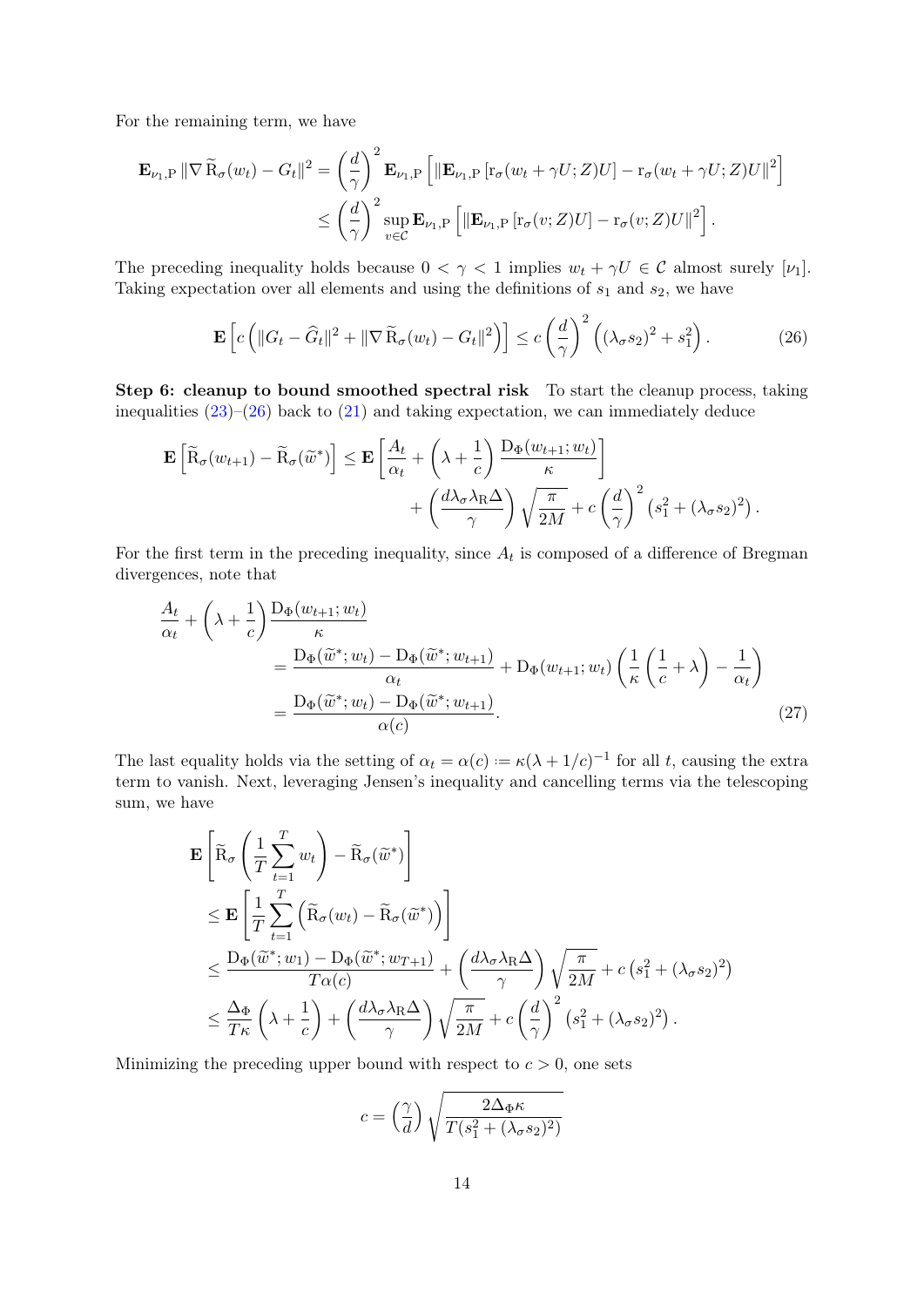and obtains the bound

<span id="page-14-1"></span>
$$
\mathbf{E}\left[\widetilde{\mathbf{R}}_{\sigma}\left(\frac{1}{T}\sum_{t=1}^{T}w_{t}\right)-\widetilde{\mathbf{R}}_{\sigma}(\widetilde{w}^{*})\right] \leq \left(\frac{d}{\gamma}\right)\sqrt{\frac{2\Delta_{\Phi}(s_{1}^{2}+(\lambda_{\sigma}s_{2})^{2})}{T\kappa}}+\frac{\lambda\Delta_{\Phi}}{T\kappa}+\left(\frac{d\lambda_{\sigma}\lambda_{\mathbf{R}}\Delta}{\gamma}\right)\sqrt{\frac{\pi}{2M}}.\tag{28}
$$

Again, we remark that this holds for any fixed choice of  $\widetilde{w}^*$ .

Step 7: guarantees in terms of spectral risk Using [\(28\)](#page-14-1) we have a bound in expectation on the smoothed spectral risk  $R_{\sigma}$  incurred by the (averaged) learning algorithm [\(10\)](#page-4-3), so it remains for us to relate this to the original objective of interest, namely the spectral risk  $R_{\sigma}$ . Denote a minimizer of this objective by  $w^* \in \arg \min_{w \in \mathcal{W}} R_{\sigma}(w)$ , and now let us fix  $\widetilde{w}^*$  that appears in [\(28\)](#page-14-1) to be optimal in terms of  $\tilde{R}_{\sigma}$ , that is, let  $\tilde{w}^* \in \arg\min_{w \in \mathcal{W}} \tilde{R}_{\sigma}$  hold. Using this optimality and continuity properties of convex  $R_{\sigma}$ , we see that

$$
R_{\sigma}(\overline{w}_{T}) - R_{\sigma}(w^{*}) = \left[R_{\sigma}(\overline{w}_{T}) - \widetilde{R}_{\sigma}(\overline{w}_{T})\right] + \left[\widetilde{R}_{\sigma}(\overline{w}_{T}) - \widetilde{R}_{\sigma}(\widetilde{w}^{*})\right] + \left[\widetilde{R}_{\sigma}(\widetilde{w}^{*}) - R_{\sigma}(w^{*})\right]
$$
  
\n
$$
\leq 2 \sup_{w \in \mathcal{W}} \left|R_{\sigma}(w) - \widetilde{R}_{\sigma}(w)\right| + \widetilde{R}_{\sigma}(\overline{w}_{T}) - \widetilde{R}_{\sigma}(\widetilde{w}^{*})
$$
  
\n
$$
= 2 \sup_{w \in \mathcal{W}} |\mathbf{E}_{\nu}(R_{\sigma}(w) - R_{\sigma}(w + \gamma U))| + \widetilde{R}_{\sigma}(\overline{w}_{T}) - \widetilde{R}_{\sigma}(\widetilde{w}^{*})
$$
  
\n
$$
\leq 2\lambda_{\text{R}}\gamma + \widetilde{R}_{\sigma}(\overline{w}_{T}) - \widetilde{R}_{\sigma}(\widetilde{w}^{*}). \tag{29}
$$

The first inequality follows due to the optimality of  $\widetilde{w}^*$ , which implies  $\widetilde{R}_{\sigma}(\widetilde{w}^*) \leq \widetilde{R}_{\sigma}(w^*)$ . The second consitution from the definition of  $\widetilde{P}$ . The lest inequality follows from (18) and th second equality follows from the definition of  $R_{\sigma}$ . The last inequality follows from [\(18\)](#page-10-1) and the fact that  $\mathbf{E}_{\nu} ||U|| \leq 1$ . Taking expectation of [\(29\)](#page-14-2), a direct application of the bound [\(28\)](#page-14-1) with  $\lambda$ set according to [\(19\)](#page-10-4) yields the desired result.  $\Box$ 

#### <span id="page-14-0"></span>A.2 Proofs from section [5](#page-6-0)

*Proof of Theorem [6.](#page-7-1)* We start by proving inequality  $(15)$ , namely the key validation error bound. After bounding  $|\widehat{R}_{\sigma}^{(j)} - R_{\sigma}^{(j)}|$  by the two difference terms, the second inequality follows immediately from the definition of the spectral risk and the intermediate quantity  $\bar{R}^{(j)}_{\sigma}$ , using the  $\lambda_{\sigma}$ -Lipschitz property of  $\sigma$  to get the error in terms of the error between distribution functions.

The next step (leading to [\(15\)](#page-6-1)) is comprised of a few parts. First, using Hölder's inequality, for any  $w \in \mathcal{C}$  we have  $\mathbf{E}_{P} |L(w;Z)| \leq \sqrt{\mathbf{E}_{P} |L(w;Z)|^2} \leq s_2$ , by definition of  $s_2$ . Next, for any fixed w, the DKW inequality  $[23, Thm. 11.6]$  $[23, Thm. 11.6]$  implies

<span id="page-14-2"></span>
$$
\mathbf{P}\left\{\sup_{u}|\widehat{F}_w(u)-F_w(u)|>\varepsilon\right\} \leq 2\exp(-2\varepsilon^2\lfloor n/(k+1)\rfloor).
$$

Thus, conditioned on  $\bar{w}^{(j)}$ , the bound on the second term in [\(15\)](#page-6-1) holds with probability no less than  $1 - \delta/2$ , over the random draw of the points used to compute the estimate  $\widehat{F}_w$ . This is the first "good event" of interest.

The second good event is with respect to the remaining data  $\{Z_i''\}$  used to compute the spectral risk estimates. Let us denote the variance of the weighted loss by

$$
v_{\sigma}^{(j)} := \text{var}_{\mathbf{P}}\left[L(\overline{w}^{(j)};Z)\,\sigma(\widehat{\mathbf{F}}_{\overline{w}^{(j)}}(L(\overline{w}^{(j)};Z)))\right].
$$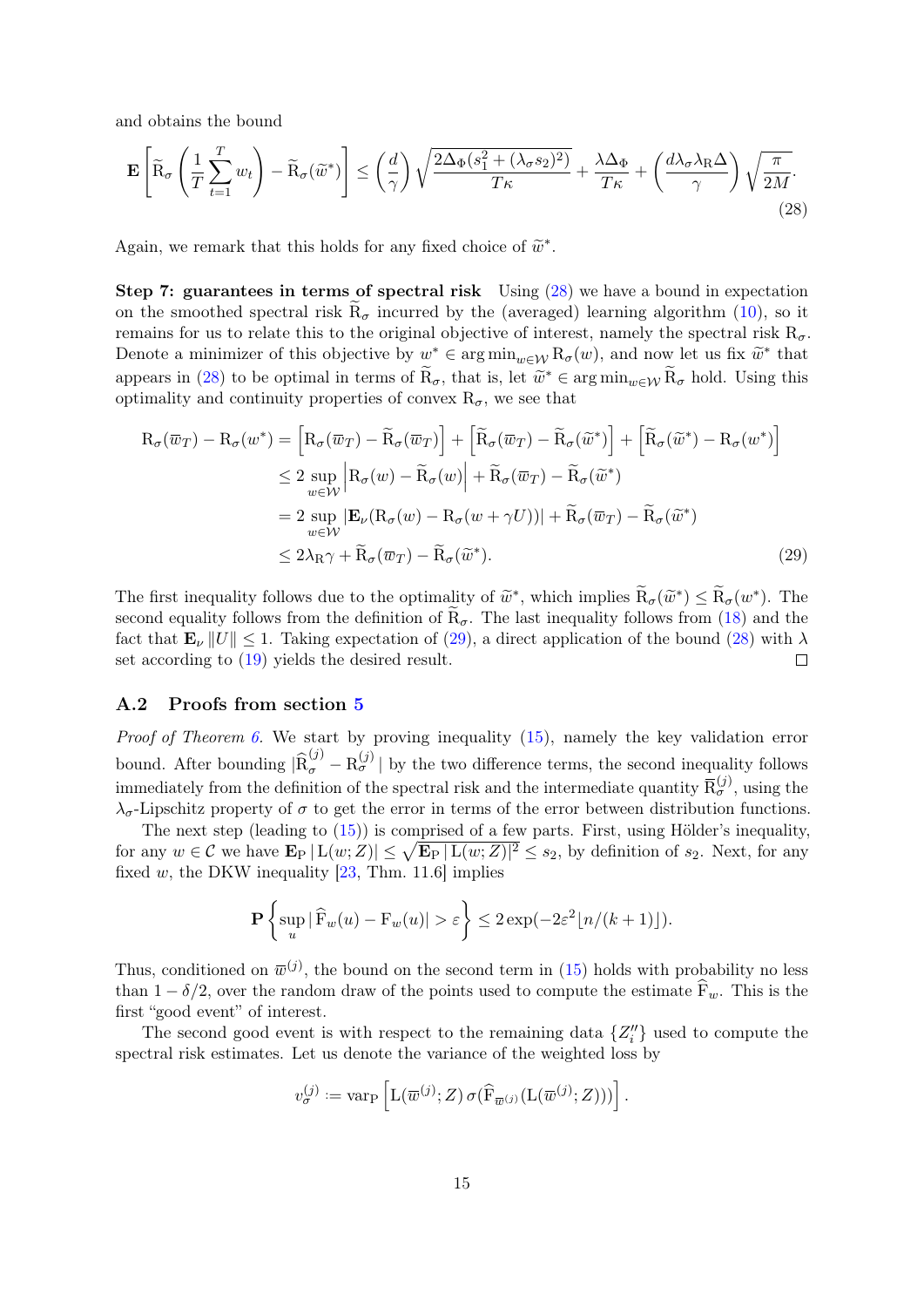<span id="page-15-2"></span>

| Dataset         | URL                                                                 |
|-----------------|---------------------------------------------------------------------|
| adult           | https://archive.ics.uci.edu/ml/datasets/Adult                       |
| cifar10         | https://www.cs.toronto.edu/~kriz/cifar.html                         |
| $cod\_rna$      | https://www.csie.ntu.edu.tw/~cjlin/libsvmtools/datasets/binary.html |
| covtype         | https://archive.ics.uci.edu/ml/datasets/covertype                   |
| emnist_balanced | https://www.nist.gov/itl/products-and-services/emnist-dataset       |
| fashion_mnist   | https://github.com/zalandoresearch/fashion-mnist                    |
| mnist           | http://yann.lecun.com/exdb/mnist/                                   |
| protein         | https://www.kdd.org/kdd-cup/view/kdd-cup-2004/Data                  |

Table 1: Benchmark dataset summary.

Conditioning on  $\hat{F}_w$  and  $\overline{w}^{(j)}$  for the moment, standard concentration inequalities for Mestimators tell us that

<span id="page-15-1"></span>
$$
|\widehat{\mathcal{R}}_{\sigma}^{(j)} - \overline{\mathcal{R}}_{\sigma}^{(j)}| \le 2\sqrt{\frac{2v_{\sigma}^{(j)}(1 + \log(2\delta^{-1}))}{\lfloor n/(k+1) \rfloor}}\tag{30}
$$

holds with probability no less than  $1 - \delta/2$ ; see for example Catoni [\[8\]](#page-16-9) or Devroye et al. [\[12\]](#page-16-10) for typical examples of  $\rho$  and  $b$  settings. To get a bound free of the elements being conditioned upon, note that the variance of the weighted loss can be bounded as

$$
\operatorname{var}_{\mathcal{P}} \mathcal{L}(w; Z) \sigma(\widehat{F}_w(\mathcal{L}(w; Z))) \leq \overline{\sigma}^2 \mathbf{E}_{\mathcal{P}} |\mathcal{L}(w; Z)|^2 \leq \overline{\sigma}^2 s_2^2 < \infty.
$$

We can thus bound  $v_{\sigma}^{(j)} \leq \bar{\sigma}^2 s_2^2$  in [\(30\)](#page-15-1), and this is our second good event of interest. Taking a union bound of these two "good events" (each with probability at least  $1 - \delta/2$ ), we obtain [\(15\)](#page-6-1) with probability at least  $1 - \delta$ , as desired.

With inequality [\(15\)](#page-6-1) in hand for each of the sub-processes indexed by  $j = 1, \ldots, k$ , we can combine this with the key learning guarantees in expectation provided by Theorem [4.](#page-5-0) In particular, we use the excess expected spectral risk bound  $\varepsilon_1(\cdot)$  in [\(12\)](#page-5-1), but this time passed a sample of size  $n/(k+1)$ , since that is all that each sub-process (each independent run of Algorithm [1\)](#page-4-1) is allocated. The desired result then follows quite mechanically using a generic robust confidence boosting argument, namely plugging in  $(12)$  and  $(15)$  to  $[21, \text{ Lem. } 9]$  $[21, \text{ Lem. } 9]$ , and setting k as specified allows us to clean up the probabilities  $[21, Thm. 4 \text{ proof}]$  $[21, Thm. 4 \text{ proof}]$ , yielding the  $1-3\delta$  probability good event given in our theorem statement.  $\Box$ 

### <span id="page-15-0"></span>B Additional empirical details

Our empirical tests have been implemented in Python (v. 3.8) with the following open-source software: matplotlib (v. 3.4.1), PyTables (v. 3.6.1), Jupyter notebook, NumPy (v. 1.20.0), and SciPy (v. 1.6.2, for special functions). See Table [1](#page-15-2) for URLs to online documentation for each of the datasets used in our experiments. As discussed in the main text, we use multi-class logistic regression, with one linear model for each class, so the number of parameters to be determined is the number of classes (e.g., 2 for adult, 47 for emnist\_balanced) multiplied by the number of input features (e.g., 105 for adult, 784 for emnist\_balanced). Categorical features are given a one-hot representation, and all input features are standardized to take values on the unit interval [0, 1].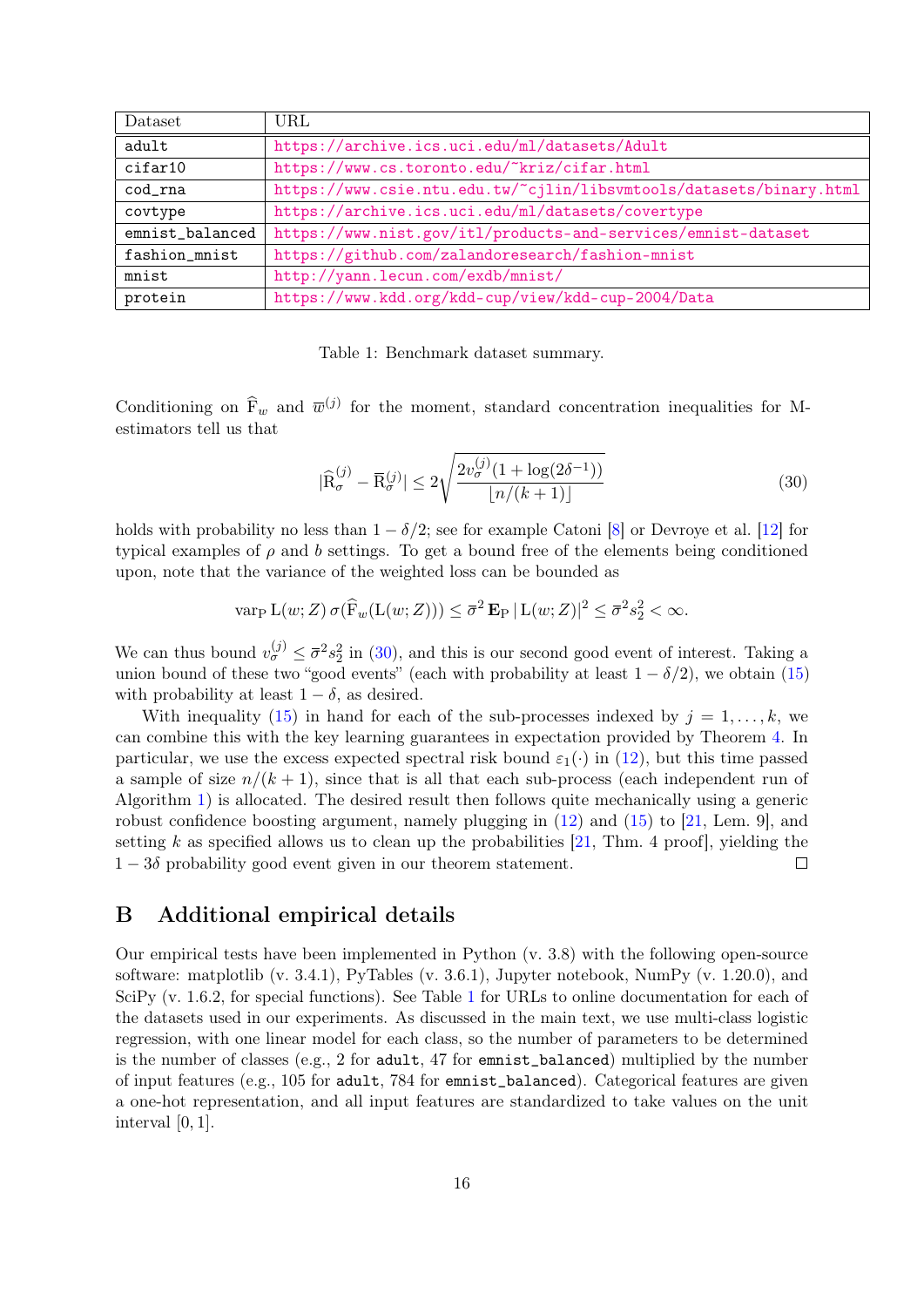### References

- <span id="page-16-1"></span>[1] Acerbi, C. (2002). Spectral measures of risk: A coherent representation of subjective risk aversion. Journal of Banking & Finance,  $26(7)$ :1505-1518.
- <span id="page-16-2"></span>[2] Artzner, P., Delbaen, F., Eber, J.-M., and Heath, D. (1999). Coherent measures of risk. Mathematical Finance, 9(3):203–228.
- <span id="page-16-14"></span>[3] Ash, R. B. and Doléans-Dade, C. A. (2000). Probability and Measure Theory. Academic Press, 2nd edition.
- <span id="page-16-8"></span>[4] Balasubramanian, K. and Ghadimi, S. (2021). Zeroth-order nonconvex stochastic optimization: Handling constraints, high dimensionality, and saddle points. Foundations of Computational Mathematics, pages 1–42.
- <span id="page-16-7"></span>[5] Belloni, A., Liang, T., Narayanan, H., and Rakhlin, A. (2015). Escaping the local minima via simulated annealing: Optimization of approximately convex functions. In Proceedings of the 28th Conference on Learning Theory (COLT), volume 40 of Proceedings of Machine Learning Research, pages 240–265.
- <span id="page-16-5"></span>[6] Bhat, S. P. and Prashanth, L. A. (2019). Concentration of risk measures: A Wasserstein distance approach. In Advances in Neural Information Processing Systems 32 (NeurIPS 2019).
- <span id="page-16-15"></span>[7] Bubeck, S. (2015). Convex optimization: Algorithms and complexity. Foundations and Trends $\mathcal{R}$  in Optimization, 8(3-4):231-357.
- <span id="page-16-9"></span>[8] Catoni, O. (2012). Challenging the empirical mean and empirical variance: a deviation study. Annales de l'Institut Henri Poincaré, Probabilités et Statistiques, 48(4):1148–1185.
- <span id="page-16-0"></span>[9] Curi, S., Levy, K. Y., Jegelka, S., and Krause, A. (2020). Adaptive sampling for stochastic risk-averse learning. In Advances in Neural Information Processing Systems 33 (NeurIPS 2020).
- <span id="page-16-12"></span>[10] Dai, B., Xie, B., He, N., Liang, Y., Raj, A., Balcan, M.-F., and Song, L. (2014). Scalable kernel methods via doubly stochastic gradients. In Advances in Neural Information Processing Systems 27 (NIPS 2014), pages 3041–3049.
- <span id="page-16-13"></span>[11] Decreusefond, L. (2019). Selected topics in Malliavin calculus. Technical report, Université Paris-Saclay. Lecture notes.
- <span id="page-16-10"></span>[12] Devroye, L., Lerasle, M., Lugosi, G., and Oliveira, R. I. (2016). Sub-gaussian mean estimators. Annals of Statistics, 44(6):2695–2725.
- <span id="page-16-11"></span>[13] Dowd, K. and Blake, D. (2006). After VaR: the theory, estimation, and insurance applications of quantile-based risk measures. Journal of Risk and Insurance, 73(2):193–229.
- <span id="page-16-3"></span>[14] Duchi, J. and Namkoong, H. (2019). Variance-based regularization with convex objectives. Journal of Machine Learning Research, 20(1):2450–2504.
- <span id="page-16-4"></span>[15] Fan, Y., Lyu, S., Ying, Y., and Hu, B. (2017). Learning with average top-k loss. In Advances in Neural Information Processing Systems 30 (NIPS 2017).
- <span id="page-16-6"></span>[16] Flaxman, A. D., Kalai, A. T., and McMahan, H. B. (2004). Online convex optimization in the bandit setting: gradient descent without a gradient.  $arXiv$  preprint  $arXiv:cs/0408007v1$ .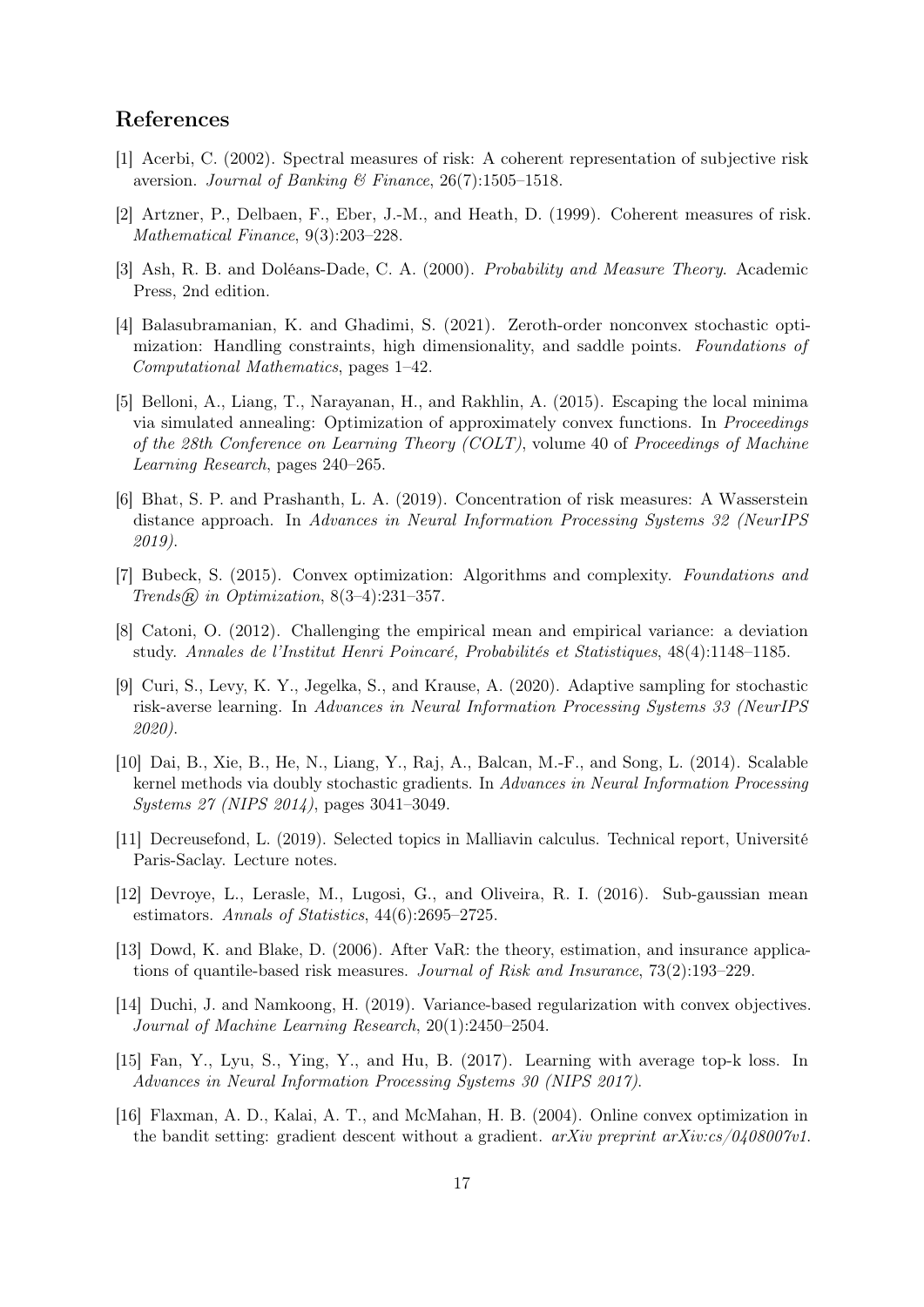- <span id="page-17-1"></span>[17] Galichet, N., Sebag, M., and Teytaud, O. (2013). Exploration vs exploitation vs safety: Risk-aware multi-armed bandits. In 5th Asian Conference on Machine Learning (ACML 2013), volume 29 of Proceedings of Machine Learning Research, pages 245–260.
- <span id="page-17-8"></span>[18] Gasnikov, A. V., Krymova, E. A., Lagunovskaya, A. A., Usmanova, I. N., and Fedorenko, F. A. (2017). Stochastic online optimization. Single-point and multi-point non-linear multiarmed bandits. Convex and strongly-convex case. Automation and Remote Control, 78(2):224– 234.
- <span id="page-17-0"></span>[19] Haussler, D. (1992). Decision theoretic generalizations of the PAC model for neural net and other learning applications. Information and Computation, 100(1):78–150.
- <span id="page-17-5"></span>[20] Holland, M. J. (2021). Learning with risks based on M-location. arXiv preprint arXiv:2012.02424v2.
- <span id="page-17-2"></span>[21] Holland, M. J. and Haress, E. M. (2021). Learning with risk-averse feedback under potentially heavy tails. In Proceedings of the 24th International Conference on Artificial Intelligence and Statistics (AISTATS), volume 130 of Proceedings of Machine Learning Research.
- <span id="page-17-7"></span>[22] Khim, J., Leqi, L., Prasad, A., and Ravikumar, P. (2020). Uniform convergence of rankweighted learning. In Proceedings of the 37th International Conference on Machine Learning (ICML), volume 119 of Proceedings of Machine Learning Research, pages 5254–5263.
- <span id="page-17-15"></span>[23] Kosorok, M. R. (2008). Introduction to Empirical Processes and Semiparametric Inference. Springer.
- <span id="page-17-10"></span>[24] Lange, K. L., Little, R. J., and Taylor, J. M. (1989). Robust statistical modeling using the t distribution. Journal of the American Statistical Association, 84(408):881–896.
- <span id="page-17-9"></span>[25] Larson, J., Menickelly, M., and Wild, S. M. (2019). Derivative-free optimization methods. arXiv preprint arXiv:1904.11585v2.
- <span id="page-17-4"></span>[26] Lee, J., Park, S., and Shin, J. (2020). Learning bounds for risk-sensitive learning. In Advances in Neural Information Processing Systems 33 (NeurIPS 2020), pages 13867–13879.
- <span id="page-17-14"></span>[27] Lo, A. (2018). Demystifying the integrated tail probability expectation formula. The American Statistician.
- <span id="page-17-3"></span>[28] Markowitz, H. (1952). Portfolio selection. Journal of Finance, 7(1):77–91.
- <span id="page-17-12"></span>[29] Nesterov, Y. (2004). Introductory Lectures on Convex Optimization: A Basic Course. Springer.
- <span id="page-17-11"></span>[30] Nitanda, A. and Suzuki, T. (2018). Functional gradient boosting based on residual network perception. In Proceedings of the 35th International Conference on Machine Learning (ICML), volume 80 of Proceedings of Machine Learning Research, pages 3819–3828.
- <span id="page-17-13"></span>[31] Orabona, F. (2020). A modern introduction to online learning. arXiv preprint arXiv:1912.13213v3.
- <span id="page-17-6"></span>[32] Pandey, A. K., Prashanth, L. A., and Bhat, S. P. (2019). Estimation of spectral risk measures. arXiv preprint arXiv:1912.10398.